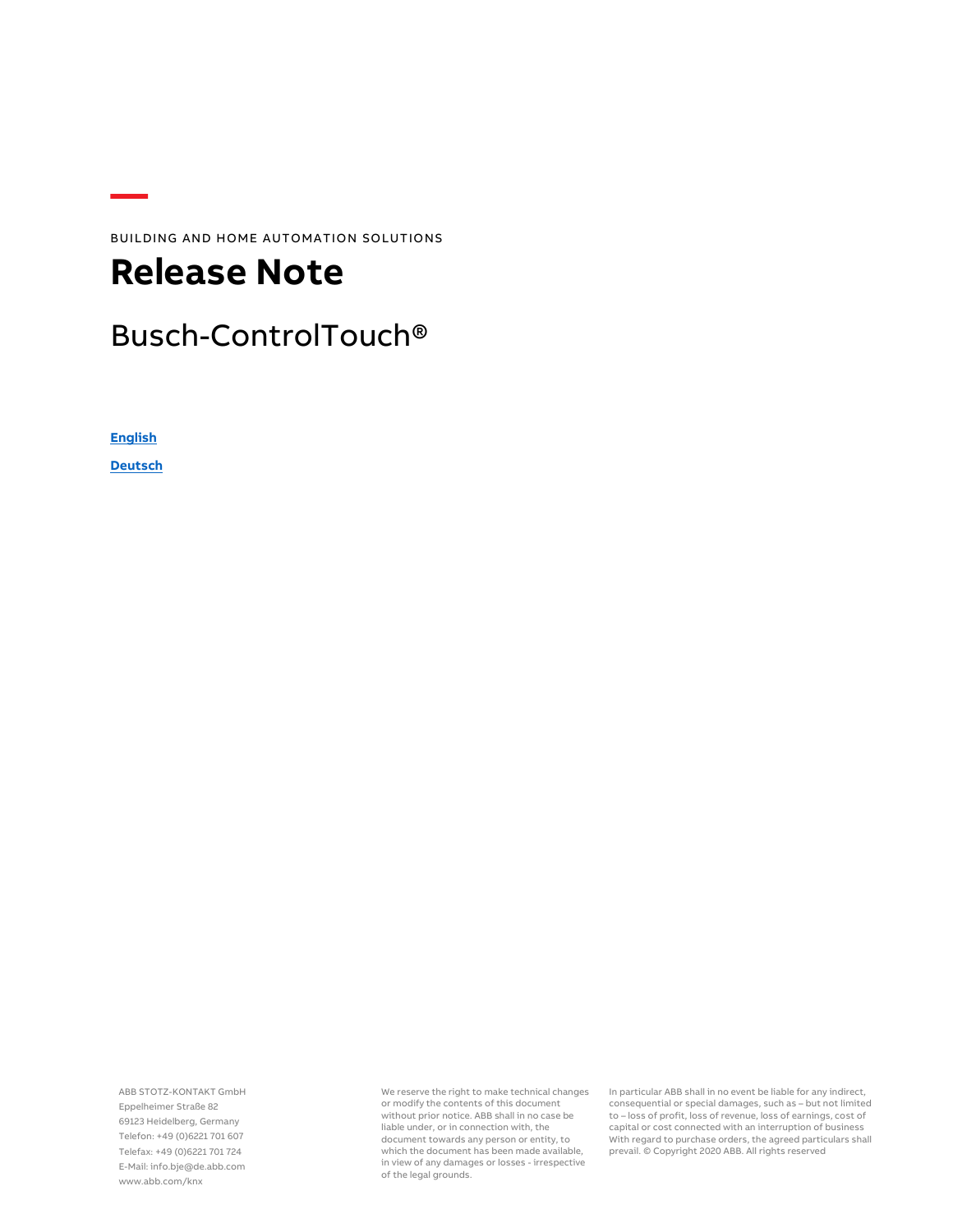BUILDING AND HOME AUTOMATION SOLUTIONS

# <span id="page-1-0"></span>**Release Note**

### Busch-ControlTouch®

Product name Busch-ControlTouch®, DIN-rail

Product type 6136/APP(-500), CT/S2.1(1) Order code 2CKA006136A0201, 2CKA006136A0202, 2CKA006136A0218, 2CKA006136A0219 Latest change Firmware Update, 02/12/2021

Current Status:

| Product type | Order code      | Website | <b>Discovery software</b> | App             |
|--------------|-----------------|---------|---------------------------|-----------------|
|              |                 |         | <b>IPFinder Windows</b>   |                 |
|              |                 |         | <b>Download</b>           |                 |
| 6136/APP-500 | 2CKA006136A0202 | Link    |                           |                 |
|              |                 |         | <b>IPFinder Mac</b>       |                 |
|              |                 |         | <b>Download</b>           |                 |
|              |                 |         | <b>IPFinder Windows</b>   |                 |
|              |                 |         | <b>Download</b>           | iOS             |
| 6136/APP     | 2CKA006136A0201 | Link    |                           | <b>Download</b> |
|              |                 |         | <b>IPFinder Mac</b>       |                 |
|              |                 |         | <b>Download</b>           | Android         |
|              |                 |         | <b>IPFinder Windows</b>   | <b>Download</b> |
|              |                 |         | <b>Download</b>           |                 |
| CT/52.1      | 2CKA006136A0218 | Link    |                           | Windows 10      |
|              |                 |         | <b>IPFinder Mac</b>       | <b>Download</b> |
|              |                 |         | <b>Download</b>           |                 |
|              |                 |         | <b>IPFinder Windows</b>   |                 |
|              |                 |         | <b>Download</b>           |                 |
| CT/S2.11     | 2CKA006136A0219 | Link    |                           |                 |
|              |                 |         | <b>IPFinder Mac</b>       |                 |
|              |                 |         | <b>Download</b>           |                 |

NOTE:

We recommend to ensure that devices are always installed and operating using the latest firmware and software versions. Claims for defects or damages due to the use of software or firmware versions that have not been kept up-to-date will to be accepted.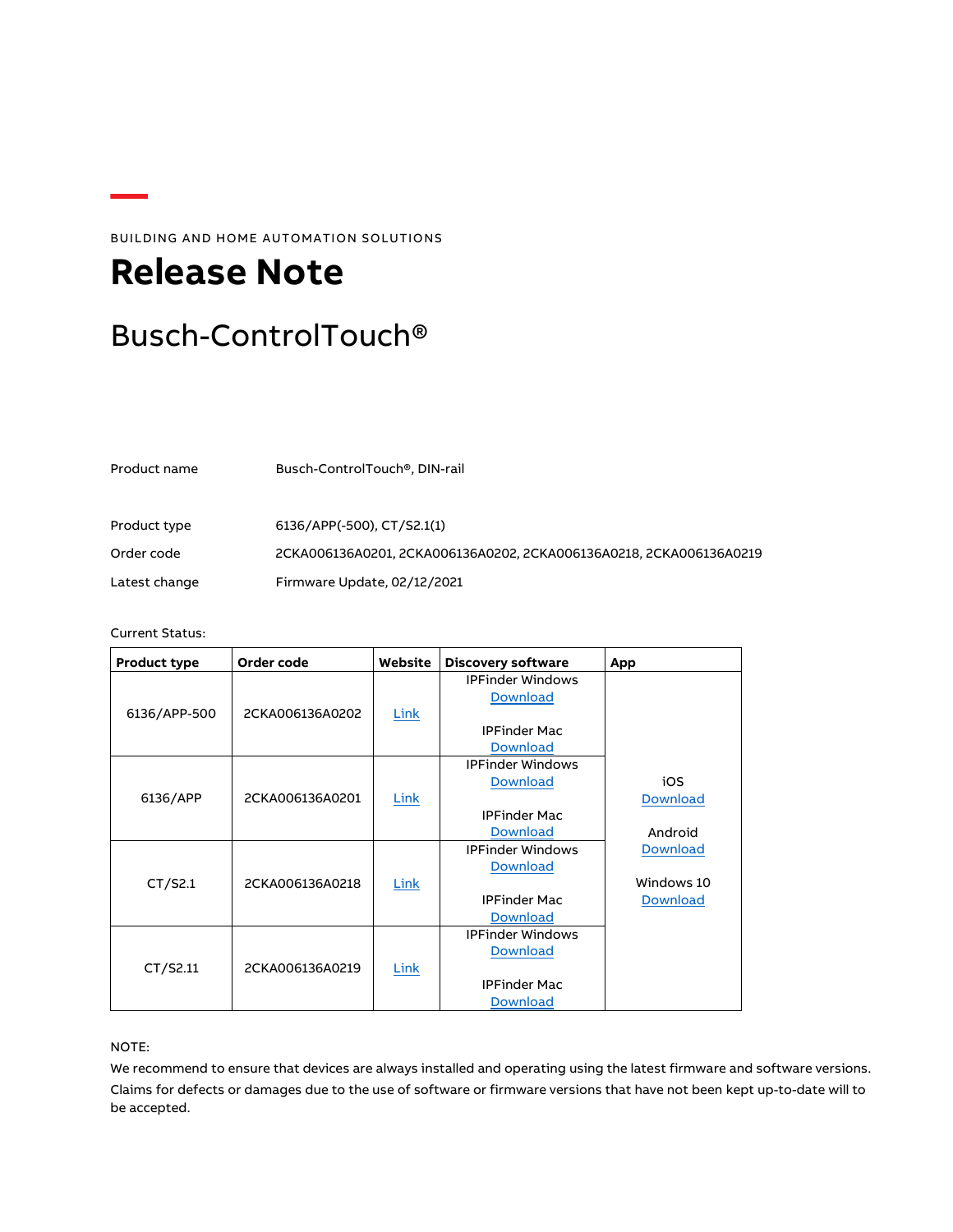| Product Type   | Version | <b>Since</b> | <b>Updates and Release Notes</b>                                                                                                                                                                                                                                                                                                                                                                                                                                                                                                                                                                                                                                                                                                                                                                                                                                                                                                                                                                                                                                                                                                                                                                                                                                                                                                                                                                                                                                                                                                                                                                                                                                                                                                                                                                                                                                                                                                                                         |
|----------------|---------|--------------|--------------------------------------------------------------------------------------------------------------------------------------------------------------------------------------------------------------------------------------------------------------------------------------------------------------------------------------------------------------------------------------------------------------------------------------------------------------------------------------------------------------------------------------------------------------------------------------------------------------------------------------------------------------------------------------------------------------------------------------------------------------------------------------------------------------------------------------------------------------------------------------------------------------------------------------------------------------------------------------------------------------------------------------------------------------------------------------------------------------------------------------------------------------------------------------------------------------------------------------------------------------------------------------------------------------------------------------------------------------------------------------------------------------------------------------------------------------------------------------------------------------------------------------------------------------------------------------------------------------------------------------------------------------------------------------------------------------------------------------------------------------------------------------------------------------------------------------------------------------------------------------------------------------------------------------------------------------------------|
| 6136/APP(-500) | 1.3.13  | 12/2021      | Some improvements on the KNX interface function<br>$\bullet$                                                                                                                                                                                                                                                                                                                                                                                                                                                                                                                                                                                                                                                                                                                                                                                                                                                                                                                                                                                                                                                                                                                                                                                                                                                                                                                                                                                                                                                                                                                                                                                                                                                                                                                                                                                                                                                                                                             |
|                | 1.3.9   | 09/2021      | KNXnet/IP tunnel improvement for ETS 6<br>$\bullet$<br>RTC - save to flash problem fixed when setting "Permanent<br>$\bullet$<br>storage of on-site operation" to YES<br>Additional Remote Service monitor / watchdog<br>$\bullet$<br>OpenSSL library version 1.1.1l<br>$\bullet$<br>Curl library version 7.78<br>$\bullet$                                                                                                                                                                                                                                                                                                                                                                                                                                                                                                                                                                                                                                                                                                                                                                                                                                                                                                                                                                                                                                                                                                                                                                                                                                                                                                                                                                                                                                                                                                                                                                                                                                              |
|                | 1.3.3   | 04/2021      | Openssl updated to version 1.1.1k<br>$\bullet$                                                                                                                                                                                                                                                                                                                                                                                                                                                                                                                                                                                                                                                                                                                                                                                                                                                                                                                                                                                                                                                                                                                                                                                                                                                                                                                                                                                                                                                                                                                                                                                                                                                                                                                                                                                                                                                                                                                           |
|                | 1.3.2   | 04/2020      | Change of the security keys<br>$\bullet$                                                                                                                                                                                                                                                                                                                                                                                                                                                                                                                                                                                                                                                                                                                                                                                                                                                                                                                                                                                                                                                                                                                                                                                                                                                                                                                                                                                                                                                                                                                                                                                                                                                                                                                                                                                                                                                                                                                                 |
|                | 1.3.0   | 10/2019      | Graphs - second y-axis not used to plot secondary graph<br>$\bullet$<br>When using a secondary y-axis, the data in the graph should<br>be plotted using that axis.<br>Implement snapshot function for alert service<br>For the alert service, a camera can be selected to make a<br>snapshot that is to be included in the push message or email.<br>This snapshot is made when the alert service is trigged and:<br>hown when the message is received<br>$\circ$<br>stored in the my-environment of the cloud<br>$\circ$<br>(maximum number of images is restricted, when<br>reached oldest images are removed)<br>available from the apps in the alert log<br>$\circ$<br>the last image is always stored on the device<br>$\circ$<br>Add Sonos API support to perform Sonos actions from the CT<br>In the app the Sonos control element is available on a page.<br>This allows three modes:<br>Player mode, having main controls (play/pause,<br>$\circ$<br>next/prev and volume) and showing the current<br>playing song<br>Playlist/favorite, showing favorites and playlists to<br>$\circ$<br>select from<br>Group mode, showing volume and option for<br>$\circ$<br>grouping/ungrouping of the players<br>Add Sonos API support to perform Sonos actions from the CT<br>The device will automatically detect available Sonos devices<br>and households in the network. On the device Protocols page<br>Sonos can be enabled/disabled. All available Sonos options<br>then become available to use in schedulers and scenarios and<br>is uploaded to the cloud when the configuration is<br>synchronized. In the my environment the Sonos can be used in<br>the visualization and sound clips can be added.<br>Volume slider: don't go to 100% when tapping on name<br>Tapping on the name of a uPnP/Sonos volume slider no<br>longer has an effect (prevents volume shooting to 100%<br>inadvertently)<br>When editing a scenario, the name of the scenario is not |
|                |         |              | shown by default in the top bar                                                                                                                                                                                                                                                                                                                                                                                                                                                                                                                                                                                                                                                                                                                                                                                                                                                                                                                                                                                                                                                                                                                                                                                                                                                                                                                                                                                                                                                                                                                                                                                                                                                                                                                                                                                                                                                                                                                                          |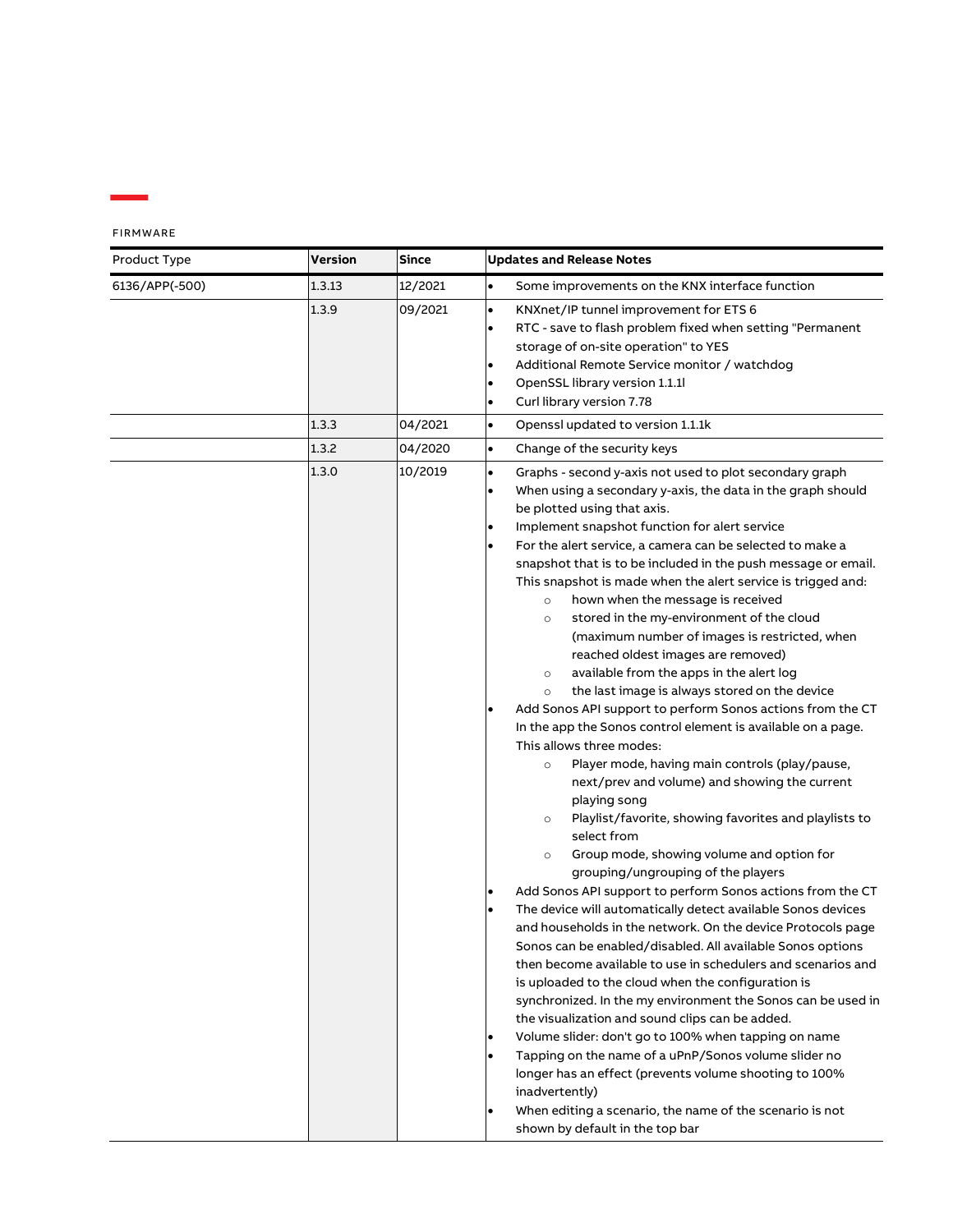|  | $\bullet$ | When editing a scenario, the name of the scenario is shown                                                                   |
|--|-----------|------------------------------------------------------------------------------------------------------------------------------|
|  |           | on top and can be edited.                                                                                                    |
|  | $\bullet$ | Call scenario from Widget does not send group address value<br>on KNX bus                                                    |
|  | $\bullet$ | When calling a scenario that has a group address and value,                                                                  |
|  |           | this should always be sent on the KNX bus when triggered,                                                                    |
|  |           | either from the app, the widget or an action or script.                                                                      |
|  | ٠         | iOS - haptic feedback support                                                                                                |
|  | $\bullet$ | When performing a switching action in the app, a haptic                                                                      |
|  |           | feedback is sent to the device (when it supports haptic). i.e.:                                                              |
|  | ٠         | you feel a shudder that the switch is performed.                                                                             |
|  | $\bullet$ | Warning message for users with insufficient rights not always                                                                |
|  |           | shown                                                                                                                        |
|  | $\bullet$ | When the user has no rights to see or no rights the change                                                                   |
|  |           | settings, the user is informed correctly about this.                                                                         |
|  | $\bullet$ | The following warning messages were missing previously:                                                                      |
|  |           | Warning no change rights for Presence simulation<br>$\circ$                                                                  |
|  |           | (iOS + Android)                                                                                                              |
|  |           | Warning no rights to control lights etc in app<br>$\circ$                                                                    |
|  |           | (Android)                                                                                                                    |
|  |           | Warning no rights to see Alarm messages (Android)<br>$\circ$                                                                 |
|  |           | Enable enhanced brute force protection in BJE CT                                                                             |
|  | $\bullet$ | When an incorrect login attempt is performed more than 10                                                                    |
|  |           | times from a certain IP address, that IP address is blocked.                                                                 |
|  |           | When more than 15 IP addresses are blocked, all IP addresses                                                                 |
|  |           | are blocked for further attempts. When a user is blocked, he                                                                 |
|  |           | will receive an error message explaining the user is locked out                                                              |
|  |           | because of a potential security threat. After 1 hour, there are 3                                                            |
|  |           | new login attempts available for an IP address. After                                                                        |
|  |           | successful login, the counter for that IP address is set back to                                                             |
|  |           | 0. After 24 hours of inactivity on an IP address, the counter for                                                            |
|  |           | that IP is also set back to 0.                                                                                               |
|  |           | When rebooting the device, all counters are set back to 0.                                                                   |
|  | $\bullet$ | In the user logs, when basic logging is enabled, you can see                                                                 |
|  |           | which IP addresses have performed failed login attempts.                                                                     |
|  |           | Sending DPT 16.x text message to KNX bus from trigger not                                                                    |
|  |           | possible                                                                                                                     |
|  |           | Trigger DPT 16.x text data field should be available to use for                                                              |
|  |           | text message on KNX bus.                                                                                                     |
|  | $\bullet$ | Cloud backup of device configuration                                                                                         |
|  | $\bullet$ | The automatic cloud backup can be enabled/disabled on the                                                                    |
|  |           | device System page. When enabled, 2 slots will be filled with                                                                |
|  |           | weekly backups and 2 slots with daily backups. Additionally, 3                                                               |
|  |           | slots can be filled with manual backups, that can be named                                                                   |
|  |           | individually. When updating the firmware, the user is                                                                        |
|  |           |                                                                                                                              |
|  |           |                                                                                                                              |
|  |           | prompted to create a manual backup, to safeguard the data                                                                    |
|  |           |                                                                                                                              |
|  |           | in case the device update fails. From the device System page,<br>a backup can be selected and restored to the device. Online |
|  | $\bullet$ | in the my environment, the available backups are also shown.<br>Upload profile and project onto device for local             |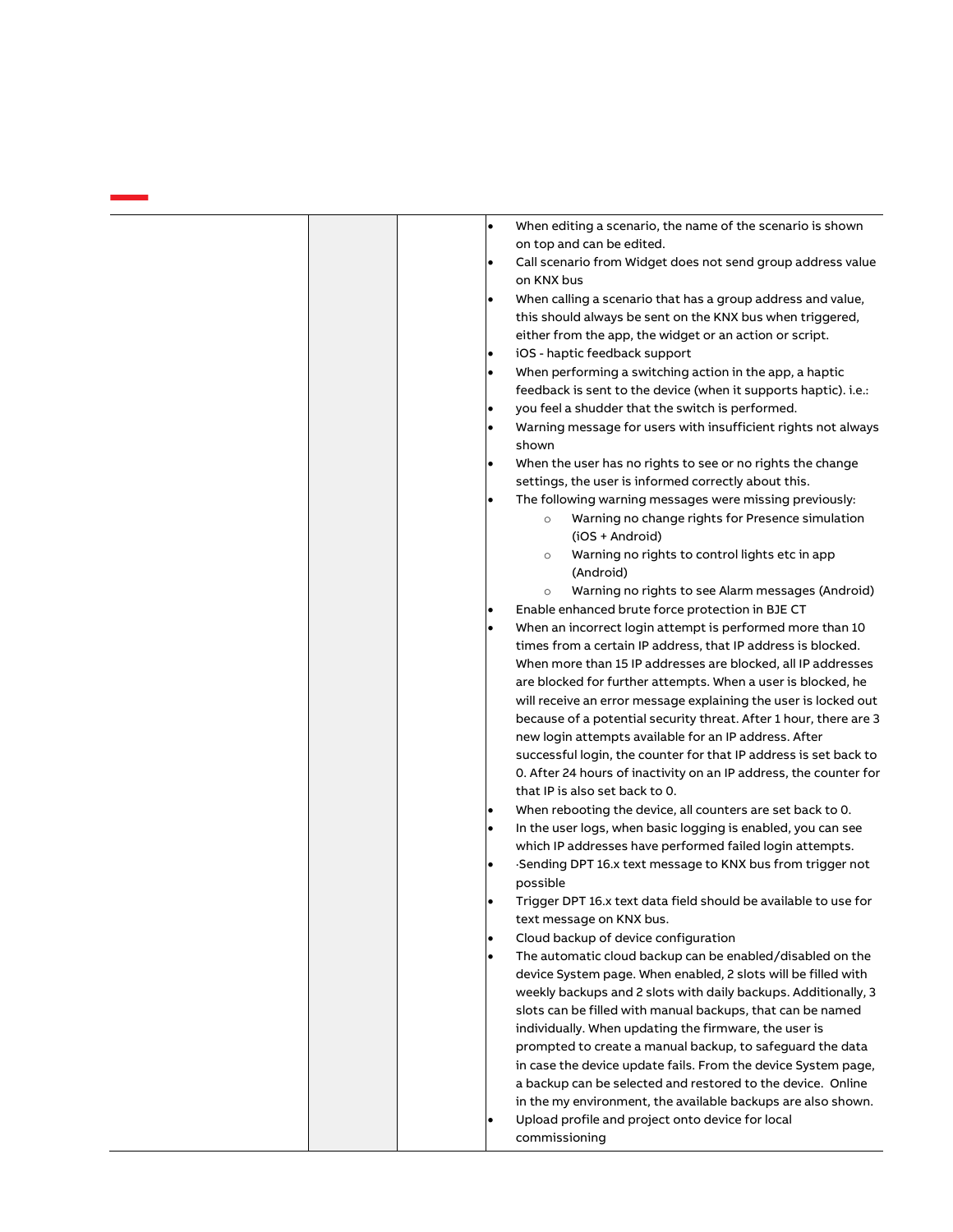| From the my environment on the device page, a file can be<br>$\bullet$                                              |
|---------------------------------------------------------------------------------------------------------------------|
| downloaded containing the project and profile information.                                                          |
| On the device System page, this file can be uploaded under                                                          |
| Configuration. When an app is connected to the device, also                                                         |
| the profiles are available for the app. This allows for                                                             |
| offline/local commissioning, when the device is unable to                                                           |
| connect to the cloud.                                                                                               |
| The profile information is kept on the device as long as there<br>$\bullet$                                         |
| is no cloud connection.                                                                                             |
| Add option to clear/purge user logs<br>$\bullet$                                                                    |
| When viewing the log on the device, the user can now also<br>$\bullet$<br>clear/purge previously logged items.      |
| Provide version number to IP finder<br>$\bullet$                                                                    |
| When looking for devices using the IP finder, the version of<br>$\bullet$<br>the ControlTouch device is also shown. |
| Bugfix sending values from Script for DPT7 to DTP14<br>٠                                                            |
| When using a script, sending values for DTP7 - DTP14 are now<br>٠                                                   |
| processed correctly                                                                                                 |
| Unable to set Philips Hue Colour temperature in scenario<br>٠                                                       |
| The user should be able to set a colour temperature / warm<br>$\bullet$                                             |
| white when using a RGB Philips Hue in a scenario.                                                                   |
| User with reduced scheduler rights should not be able to<br>$\bullet$                                               |
| create new scheduler                                                                                                |
| A user that is not allowed to change schedulers in general,<br>$\bullet$                                            |
| should also not be allowed to create a new one.                                                                     |
| Blank icon for light switch not working<br>$\bullet$                                                                |
| $\bullet$                                                                                                           |
| You should be able to use a blank icon for on or off in a light<br>switch, which is to be displayed correctly.      |
| Buttonrow improvements: Sonos, RO, goto web, select<br>$\bullet$                                                    |
| icon/button (online)                                                                                                |
| Users have additional options when setting up and using the<br>$\bullet$                                            |
| button row. They can now:                                                                                           |
| Use Sonos commands<br>$\circ$                                                                                       |
| Set a button to read only (only show status) also<br>$\circ$<br>applies to the HVAC mode selection                  |
| Use a button to open an external website/URL<br>$\circ$                                                             |
| Select the button they want to configure in the my<br>$\circ$                                                       |
| environment by clicking on it (instead of only                                                                      |
| selecting the button number in the pull down menu)                                                                  |
| Support manual audio volume for audio clips                                                                         |
| For Sonos audio clips, the required volume can be set up in                                                         |
| the my environment. Do not forget to "save changes" when                                                            |
| setting a volume and loading the configuration on the device                                                        |
| before the new volume is active.                                                                                    |
| "push project" button in my.ControlTouch environment works                                                          |
| directly when there is an active tunnel connection                                                                  |
| The option to "push project" to a device works directly when                                                        |
| the device is actually connected to the cloud (active tunnel                                                        |
| connection).                                                                                                        |
|                                                                                                                     |
| Allow push project and force firmware update from my<br>$\bullet$                                                   |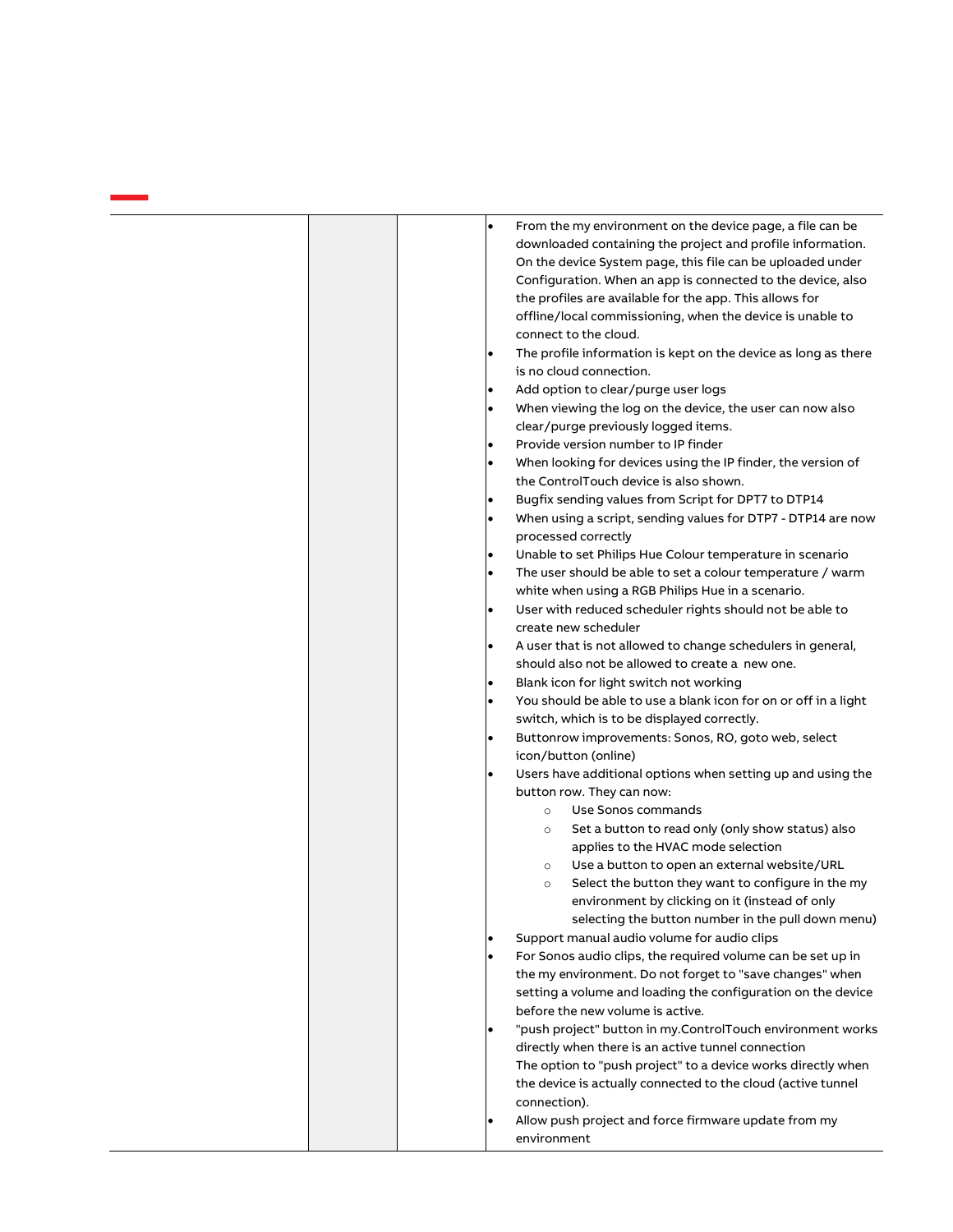| From the project page in the my environment, you can push a<br>changed project to the device, which is directly processed<br>when connected with remote access. In the same manner, on<br>the device page in the my environment, the device can be<br>instructed to update it's firmware.<br>Improve project saving process<br>This consist of two changes. One is not seen in the<br>foreground; the process is more robust in the background.<br>The other send the data separate, while the user is still on the<br>edit page. The user will see a popup screen with "Saving",<br>while this is in progress. When successful, the user is<br>forwarded to the non-edit version of the page. If failed, the<br>user will see an error message, and is still on the page with<br>the changes, so can try again. Especially for slow connection<br>this is an improvement. Also users should less likely cancel the<br>saving process half way or do it twice.<br>Profile can be linked to VoiceControl<br>$\bullet$<br>When the user has registered a VoiceControl unit and a<br>ControlTouch unit, the user can no longer link a profile to the<br>VoiceControl unit, only to ControlTouch units.<br>Enhance scheduler with day/week options<br>٠<br>For the scheduler, now three options exist:<br>Standard scheduler: schedule one action for one<br>$\circ$<br>(recurring) time<br>day scheduler: schedule up to 5 actions over the 24<br>$\circ$<br>hour period, which is performed every day<br>week scheduler: schedule up to 5 actions over 7x24<br>$\circ$<br>hour periods, which is performed every week |
|---------------------------------------------------------------------------------------------------------------------------------------------------------------------------------------------------------------------------------------------------------------------------------------------------------------------------------------------------------------------------------------------------------------------------------------------------------------------------------------------------------------------------------------------------------------------------------------------------------------------------------------------------------------------------------------------------------------------------------------------------------------------------------------------------------------------------------------------------------------------------------------------------------------------------------------------------------------------------------------------------------------------------------------------------------------------------------------------------------------------------------------------------------------------------------------------------------------------------------------------------------------------------------------------------------------------------------------------------------------------------------------------------------------------------------------------------------------------------------------------------------------------------------------------------------------------------------------------------------------------|
| Additionally a scheduler can be enabled only for a certain time<br>period, for instance only May to<br>Show component grouping for scheduler, scenarios and<br>$\bullet$<br>simulation                                                                                                                                                                                                                                                                                                                                                                                                                                                                                                                                                                                                                                                                                                                                                                                                                                                                                                                                                                                                                                                                                                                                                                                                                                                                                                                                                                                                                              |
| The created component grouping in the project is also shown<br>for the scheduler, scenarios and simulation. You can fold the<br>groups open and closed.<br>Component search option for scheduler, scenarios and<br>$\bullet$                                                                                                                                                                                                                                                                                                                                                                                                                                                                                                                                                                                                                                                                                                                                                                                                                                                                                                                                                                                                                                                                                                                                                                                                                                                                                                                                                                                        |
| simulation<br>When adding components in the scheduler, scenarios and<br>simulation you can also search for the name of a component.                                                                                                                                                                                                                                                                                                                                                                                                                                                                                                                                                                                                                                                                                                                                                                                                                                                                                                                                                                                                                                                                                                                                                                                                                                                                                                                                                                                                                                                                                 |
| Support image control page (room view)<br>٠<br>A page in a profile has a new page type next to the original<br>"Navigation page" and "Control page" to also include the<br>"Image page" type. The user can then select a background<br>image. On top of that image, elements can be added and<br>positioned on the page. Every element can be further<br>configured like the elements on the list page. In the app the<br>background image is shown with the icons of the elements on<br>top. On the bottom a space is kept free to allow for detailed<br>control for an element, such as dimming value, etc. If<br>applicable, the current status of an element is shown with the<br>icon on the image page.                                                                                                                                                                                                                                                                                                                                                                                                                                                                                                                                                                                                                                                                                                                                                                                                                                                                                                       |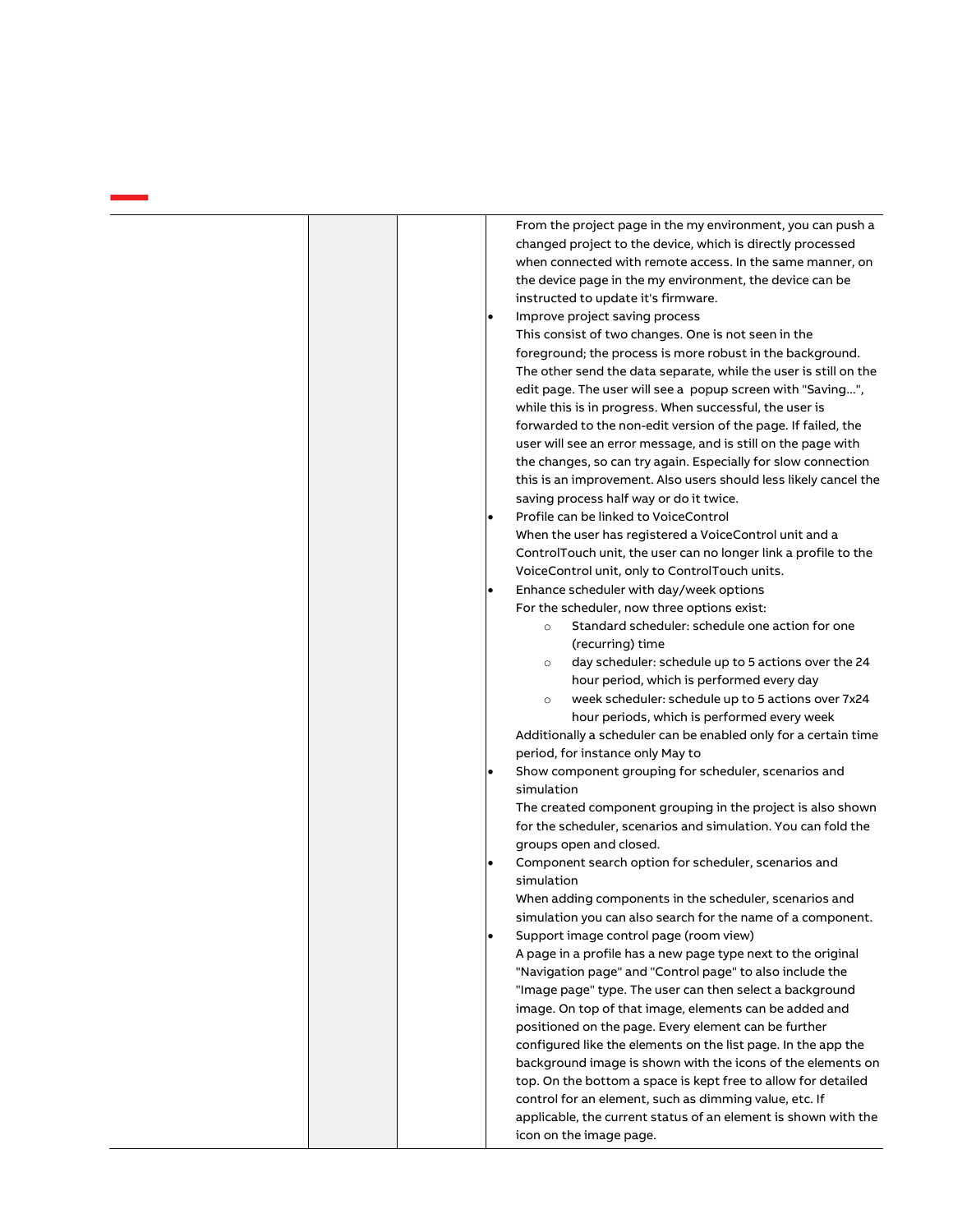| Bug planner: dimmers created from web page unit cannot be<br>$\bullet$<br>changed. also: list view update is too quick (must delay until<br>saved)<br>Adding and changing schedulers are now updated and shown<br>in the overview correctly after saving. Additionally, all<br>schedulers that are created or edited from the firmware /<br>web interface of the device are shown and can be edited<br>correctly in the app.<br>Graph improvement show min/max values over different<br>periods<br>Graphs show correctly corresponding on their axis setting |
|--------------------------------------------------------------------------------------------------------------------------------------------------------------------------------------------------------------------------------------------------------------------------------------------------------------------------------------------------------------------------------------------------------------------------------------------------------------------------------------------------------------------------------------------------------------|
| and line/column preference.<br>Bug: date/time groups are periodically set in the device, even                                                                                                                                                                                                                                                                                                                                                                                                                                                                |
| when no group addresses are provided<br>When no group addresses are entered in the my environment,<br>the CT should not set the date/time for any group addresses.                                                                                                                                                                                                                                                                                                                                                                                           |
| Sonos - Support for HouseHolds<br>In the firmware, under Protocols - Sonos, you can now select a<br>specific household for which you want the CT to control the<br>Sonos devices. By default, "All" is selected.                                                                                                                                                                                                                                                                                                                                             |
| Show component grouping for scheduler, scenarios and<br>simulation<br>The created component grouping in the project is also shown<br>for the scheduler, scenarios and simulation. You can fold the<br>groups open and closed.                                                                                                                                                                                                                                                                                                                                |
| HTTPS support for camera streams<br>The user can now also include cameras in the project that use<br>HTTPS. These cameras show correctly in all apps.                                                                                                                                                                                                                                                                                                                                                                                                        |
| Add cache control for custom icons/images<br>Updated custom images are always to be displayed and used<br>correctly                                                                                                                                                                                                                                                                                                                                                                                                                                          |
| Remove receiver from alertservices when mobile device is<br>removed from device list.<br>When a mobile device is removed from the device list on the<br>Alarms page, that mobile device should also be removed from<br>all the alarms where the device is set as a receiver.                                                                                                                                                                                                                                                                                 |
| RTC controller element<br>The RTC can be controlled through a special element in the<br>profile. The element can be added and configured in the my<br>environment. The RTC functionality uses the existing Busch-<br>Jaeger RTC-library and should work accordingly.                                                                                                                                                                                                                                                                                         |
| Dimmer element: status update only when opening page, and<br>when receiving GA status.<br>Dimmer element status is shown consistently, also when<br>switching a dimmer which has a very slow status return time.                                                                                                                                                                                                                                                                                                                                             |
| Add second demo profile with roomview<br>In the configuration menu a new demo is added (demo 2)<br>which contains room view pages and includes a (empty)<br>Sonos control and a RTC control.                                                                                                                                                                                                                                                                                                                                                                 |
| Roomview: Close open components when tapping in inactive<br>area                                                                                                                                                                                                                                                                                                                                                                                                                                                                                             |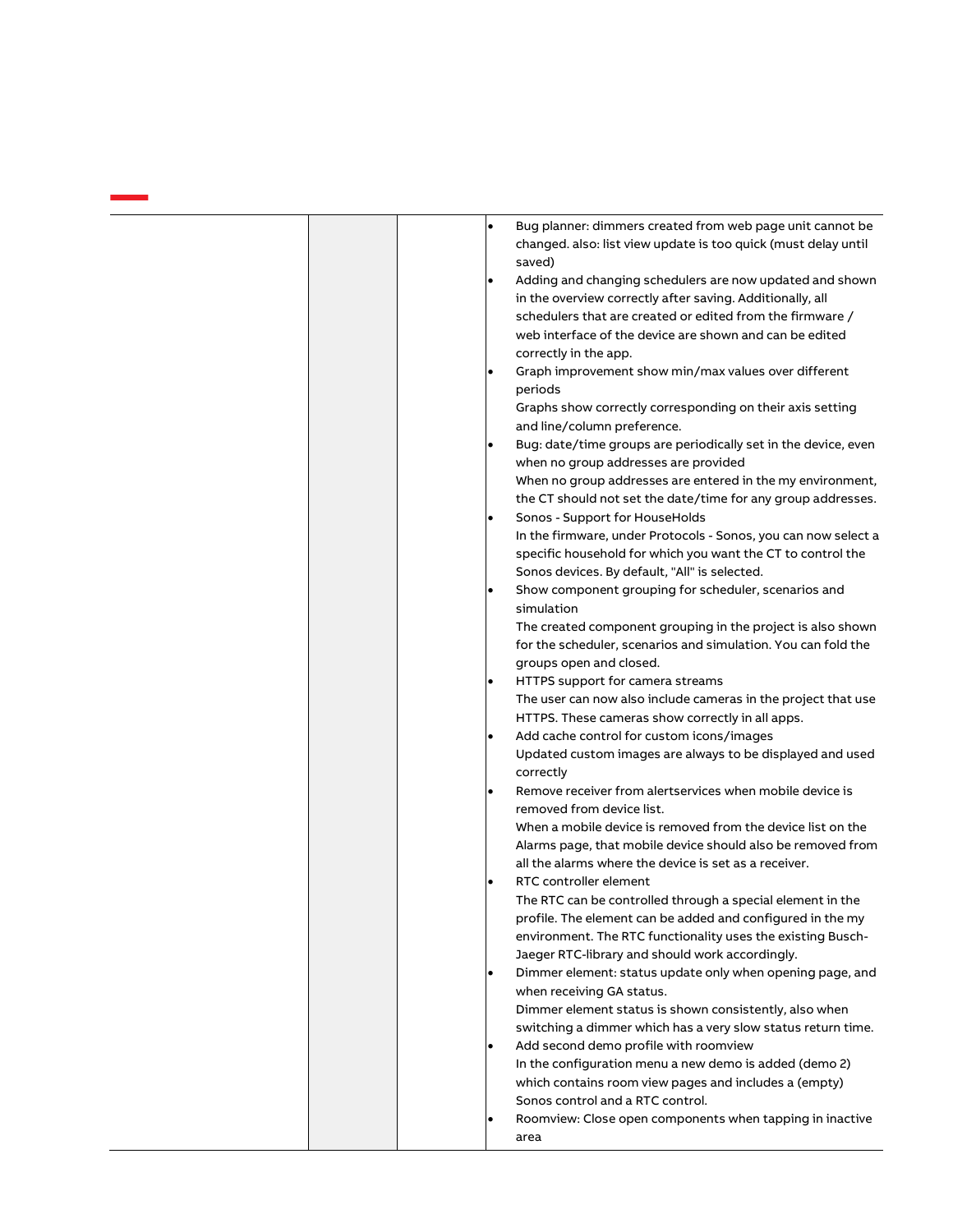| In RoomView, when tapping somewhere else on the image the<br>current open component (either Sonos, RTC or Dimmer)<br>should close.<br>Roomview: Close open components after inactive period of 10<br>seconds<br>In RoomView, an open component (either Sonos, RTC or<br>Dimmer) should close automatically after 10 seconds of no<br>activity.<br>Roomview: support roomview page as main menu page (with<br>$\bullet$<br>full screen option)<br>It is now possible to create a profile that consists only of<br>roomview pages, also as the main menu page. If desired this<br>page can be set to automatically show full screen instead of<br>the standard two page view<br>Camera that uses content-type and charset in header does<br>not work<br>Bugfix solving camera image for certain cameras that use<br>content-type and charset in header<br>Dimmer value in scenario is shown in another datatype                                                                                                                                                                                                                |
|------------------------------------------------------------------------------------------------------------------------------------------------------------------------------------------------------------------------------------------------------------------------------------------------------------------------------------------------------------------------------------------------------------------------------------------------------------------------------------------------------------------------------------------------------------------------------------------------------------------------------------------------------------------------------------------------------------------------------------------------------------------------------------------------------------------------------------------------------------------------------------------------------------------------------------------------------------------------------------------------------------------------------------------------------------------------------------------------------------------------------|
| Values dimmer changes to higher values then 100<br>Bug: Dimmer in scene gives higher values then 100%<br>When adding and changing a dimmer in a scenario, the values<br>are now always shown in the correct datatype.<br>Dimmer switch control improvement<br>When no switch actuator is configured for a dimmer, in<br>roomview you cannot switch on/off the light by tapping on<br>the icon. When "switch only off" is configured in the profile,<br>then tapping the icon will always only switch it off (roomview<br>and listview).<br>Allow RGB-element to switch light on when tapping on lamp<br>icon<br>Tapping the light icon of an RGB-element now switches the<br>brightness between 0 and 100%.<br>Sonos <=> KNX bridging<br>$\bullet$<br>The CT should bridge Sonos commands to KNX and vice<br>versa, so information is available on the KNX-bus and<br>commands for Sonos can be sent on KNX and pushed to<br>Sonos. The following bridging will be allowed (group<br>addresses are configurable in the my environment):<br>Volume control 1Byte Send/Receive<br>$\circ$<br>Play 1Bit Send/Receive<br>$\circ$ |
|                                                                                                                                                                                                                                                                                                                                                                                                                                                                                                                                                                                                                                                                                                                                                                                                                                                                                                                                                                                                                                                                                                                              |
| Stop 1Bit Send/Receive<br>$\circ$                                                                                                                                                                                                                                                                                                                                                                                                                                                                                                                                                                                                                                                                                                                                                                                                                                                                                                                                                                                                                                                                                            |
| Pause 1Bit Send/Receive<br>$\circ$<br>Mute 1Bit = 1 Send/Receive<br>$\circ$<br>Unmute 1Bit = 0 Send/Receive<br>$\circ$<br>Next 1Bit Send<br>$\circ$<br>Previous 1Bit Send<br>$\circ$<br>Shuffle 1Bit 1=on 0=off Send/Receive<br>$\circ$<br>Repeat 1Bit 1=on 0=off Send/Receive<br>$\circ$<br>Display information (titels, artists etc.) 14Byte Send<br>$\circ$                                                                                                                                                                                                                                                                                                                                                                                                                                                                                                                                                                                                                                                                                                                                                               |
|                                                                                                                                                                                                                                                                                                                                                                                                                                                                                                                                                                                                                                                                                                                                                                                                                                                                                                                                                                                                                                                                                                                              |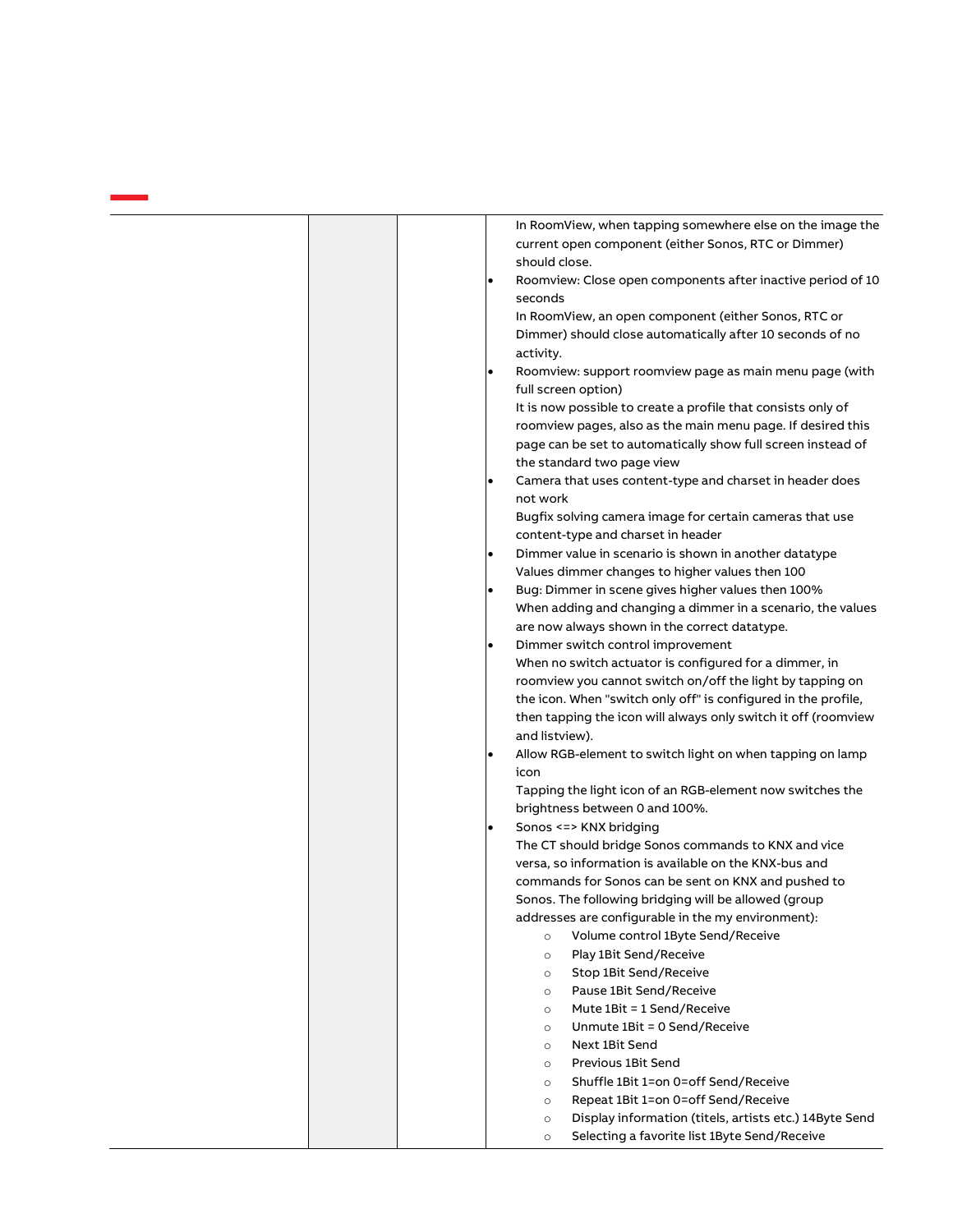|  | $\bullet$ | RTC controller functionality                                      |
|--|-----------|-------------------------------------------------------------------|
|  |           | The CT device can act as an RTC. The configuration for this is    |
|  |           | done in the my environment. The RTC functionality uses the        |
|  |           | existing Busch-Jaeger RTC-library and should work                 |
|  |           | accordingly.                                                      |
|  | ٠         | LUA scripting support                                             |
|  |           | The firmware now supports LUA scripting. The following            |
|  |           | specific functions are supported:                                 |
|  |           | ct.userlog(text)<br>$\circ$                                       |
|  |           | ct.startscript(script_id)<br>$\circ$                              |
|  |           | ct.stopscript(script_id)<br>$\circ$                               |
|  |           | ct.sleep(msec)<br>$\circ$                                         |
|  |           | ct.callscenario(scenario_id)<br>$\circ$                           |
|  |           | ct.learnscenario(scenario_id)<br>$\circ$                          |
|  |           | ct.callalert(alert_id [, text [, cameraid]])<br>$\circ$           |
|  |           | ct.makesnapshot(camera_id)<br>$\circ$                             |
|  |           | ct.enablescript(script_id, 0=off/1=on)<br>$\circ$                 |
|  |           | ct.enablescheduler(scheduler_id, 0=off/1=on)<br>$\circ$           |
|  |           | ct.setcomponent(component id, value)                              |
|  |           | $\circ$<br>ct.setcomponent(component_id, red, green, blue)        |
|  |           | $\circ$                                                           |
|  |           | ct.getcomponent(component_id)<br>$\circ$                          |
|  |           | ct.readcomponent(component_id)<br>$\circ$                         |
|  |           | ct.httpcommand(http_id)<br>$\circ$                                |
|  |           | ct.tcpcommand(tcp_id)<br>$\circ$                                  |
|  |           | ct.ircommand(ir_id)<br>$\circ$                                    |
|  |           | ct.openKNXtunnel(0=close/1=open)<br>$\circ$                       |
|  |           | ct.setsimulation(0=stop/1=record/2=play)<br>$\circ$               |
|  |           | ct.getsimulation()<br>$\circ$                                     |
|  |           | ct.connectKNX(0=disconnect/1=connect)<br>$\circ$                  |
|  |           | ct.setsonos("global"/deviceid, command [,<br>$\circ$              |
|  |           | option_setting])                                                  |
|  |           | ct.getsonos(deviceid, what)<br>$\circ$                            |
|  |           | ct.setupnp(deviceid, command [, option_setting])<br>$\circ$       |
|  |           | ct.getupnp(deviceid, what)<br>$\circ$                             |
|  |           | ct.getpersistent(varname)<br>$\circ$                              |
|  |           | ct.setpersistent(varname, value)<br>$\circ$                       |
|  |           | See the manual for reference how to use LUA scripting.            |
|  | ٠         | Auto generate profile: also add charts & cameras to separate      |
|  |           | pages.                                                            |
|  |           | When creating an automatic profile in the my environment          |
|  |           | from the project that contains charts and cameras, this           |
|  |           | information is now included on separate pages.                    |
|  | $\bullet$ | Add button for professional to register a device also for         |
|  |           | himself instead of for an end-user                                |
|  |           | On the device page, when a device is only registered as a         |
|  |           | professional, an extra button is shown with a caption like        |
|  |           | "this professional is also the end-user for the device". Clicking |
|  |           | on the button, will register the device as an end-user to the     |
|  |           | current professional (double registration). After clicking on     |
|  |           | the button, a warning message is shown that this is only          |
|  |           | recommended for demo or test devices.                             |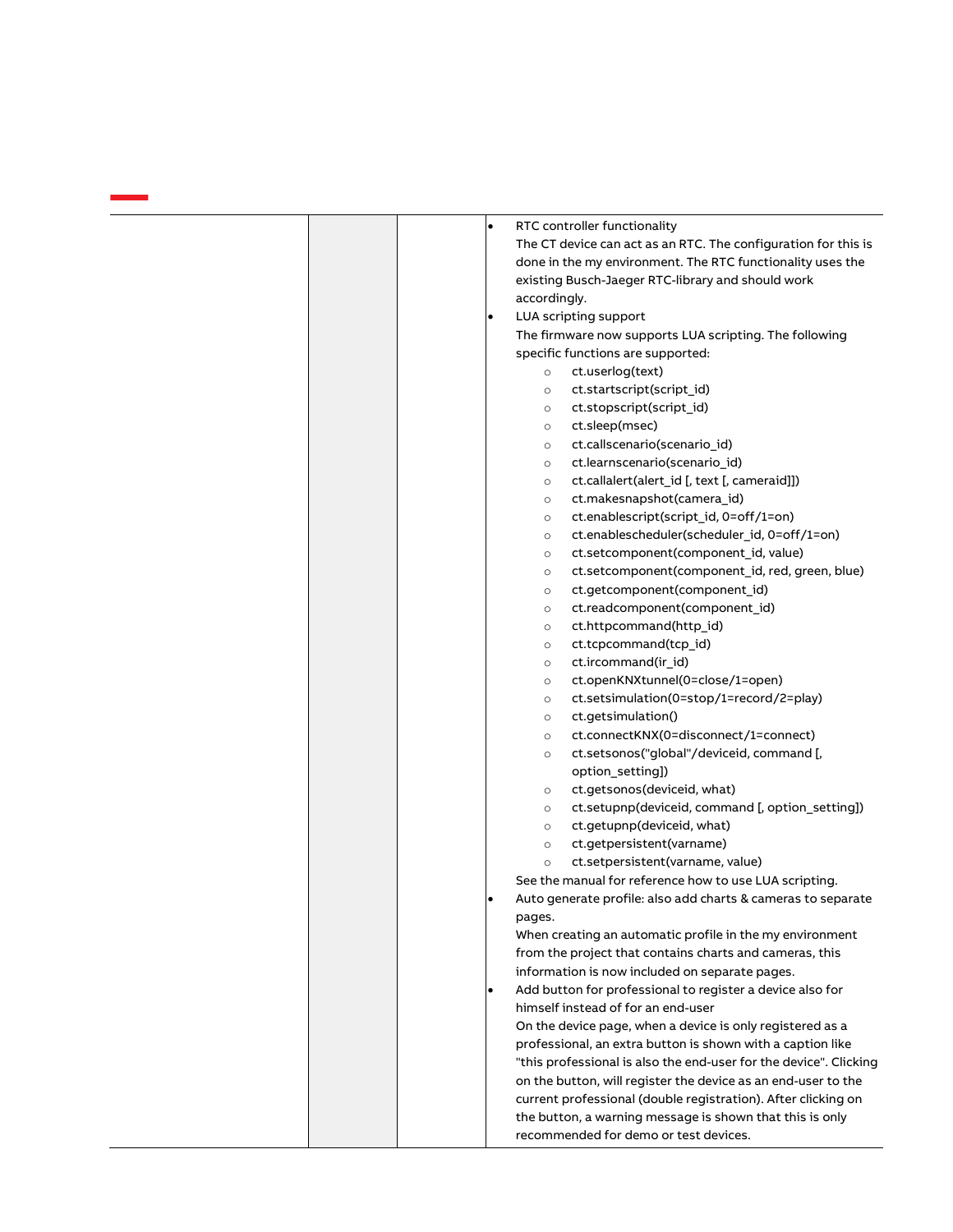|       |         | Add additional icons to online environment<br>$\bullet$<br>The standard icon set that can be used in the my environment<br>has been extended with 160 new icons.<br>When drag-n-dropping GA's into the objects<br>Camera that provides single image instead of stream not<br>always works<br>Cameras that provide single image instead of a stream now<br>show correctly in the app.<br>Startup screen: DEMO button with iPad's: goto demo 2.<br>On the splash screen of an iPad, the DEMO button now opens<br>demo 2 instead of demo 1.                                                                                                                                                                                                       |
|-------|---------|------------------------------------------------------------------------------------------------------------------------------------------------------------------------------------------------------------------------------------------------------------------------------------------------------------------------------------------------------------------------------------------------------------------------------------------------------------------------------------------------------------------------------------------------------------------------------------------------------------------------------------------------------------------------------------------------------------------------------------------------|
|       |         | LED status for firmware update<br>When updating the firmware, the leds now rapidly change:<br>RED / GREEN => GREEN / RED => RED / GREEN => GREEN /<br>RED etc.                                                                                                                                                                                                                                                                                                                                                                                                                                                                                                                                                                                 |
|       |         | Add Ireland to locations<br>For location, in Ireland the location Dublin, Cork and Limerick<br>are now available.<br>Create configuration wizard for new registration and new<br>project                                                                                                                                                                                                                                                                                                                                                                                                                                                                                                                                                       |
|       |         | Professionals that go to the my.ControlTouch environment<br>now always see the configuration wizard. This wizard guides<br>the user through the steps to:<br>Create new project (register device, create and edit<br>1)<br>project, create and edit profile, setup device)<br>Edit project (edit project, create and edit profile)<br>2)<br>Create profile (create and edit profile)<br>3)<br>Via "go to enhanced mode" the original extensive UI becomes<br>available.<br>A lot of security                                                                                                                                                                                                                                                   |
| 1.2.4 | 05/2019 | Update Root certificate set for Certificate Authorities, used<br>$\bullet$<br>for connection encryption                                                                                                                                                                                                                                                                                                                                                                                                                                                                                                                                                                                                                                        |
| 1.2.3 | 01/2018 | $\bullet$<br>Bugfixes and security update                                                                                                                                                                                                                                                                                                                                                                                                                                                                                                                                                                                                                                                                                                      |
| 1.2.2 | 11/2017 | Bugfixes and security update<br>$\bullet$                                                                                                                                                                                                                                                                                                                                                                                                                                                                                                                                                                                                                                                                                                      |
| 1.2.0 | 08/2017 | $\bullet$<br>Remote access via my.ABB-Livingspace.com: It is now<br>possible to control you building from outside your network<br>without port forwarding or VPN.<br>Accept KNX learn telegram: Scenes can now be set to the<br>current values of their appropriate components by sending a<br>KNX Learn telegram on the KNX-bus for the respective group<br>address and value.<br>Sonos extended support (playlists, etc.):<br>$\bullet$<br>The uPnP command feature has been extended to allow more<br>options:<br>Playback commands: Repeat all, Repeat one, Shuffle,<br>$\circ$<br>Play normal.<br>Playlist commands: Clear queue, Goto playlist nr,<br>$\circ$<br>Play playlist nr, Goto playlist name,<br>Play playlist name.<br>$\circ$ |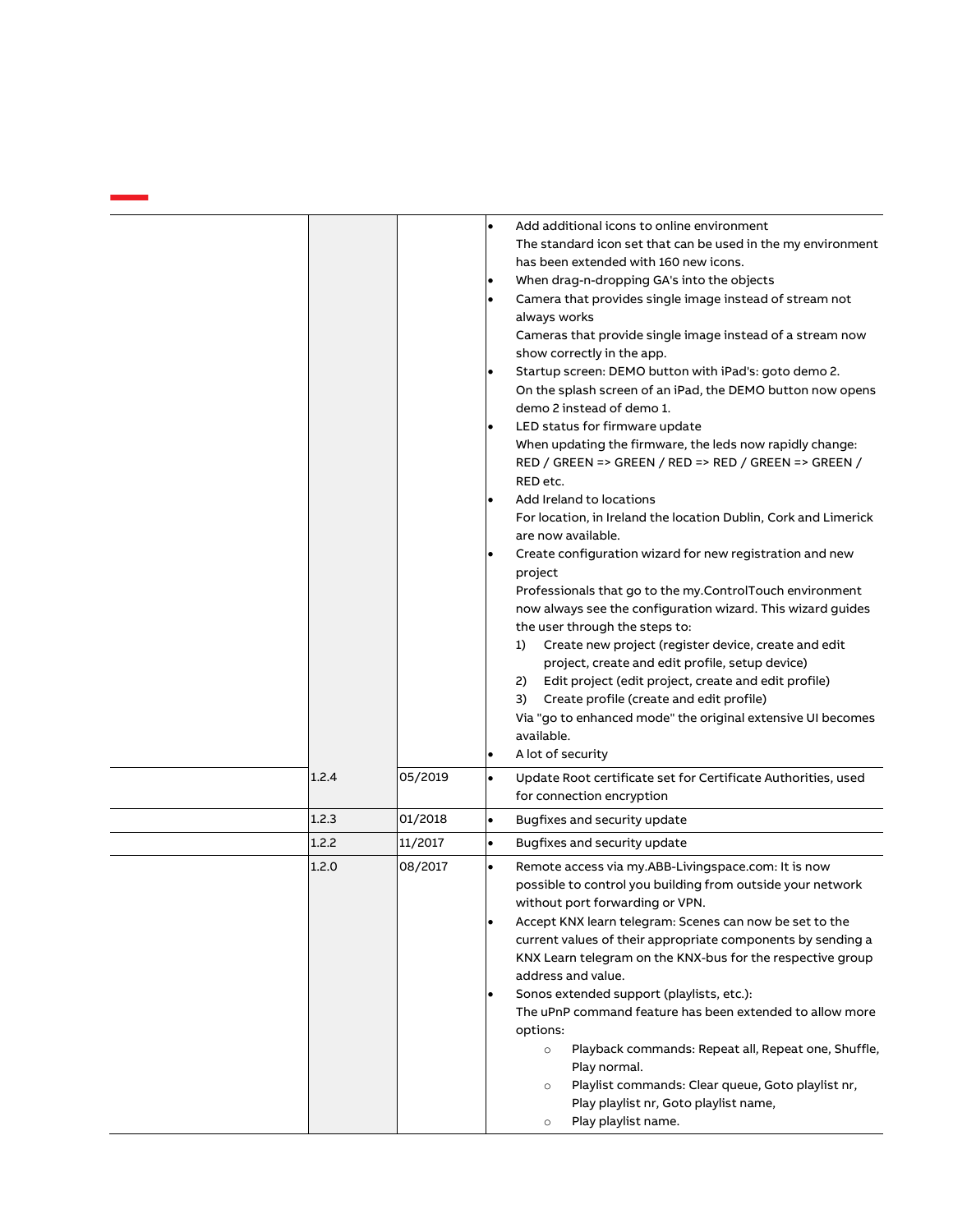| Favorite commands: Goto favorite nr, Play favorite<br>$\circ$              |
|----------------------------------------------------------------------------|
| nr, Goto favorite name, Play favorite name.                                |
| Script enhancements - value to text functions: Scripts can<br>$\bullet$    |
| now perform several text functions.                                        |
| Presence simulation - self-learning feature: The user can add<br>$\bullet$ |
| components (group addresses) to the presence simulation                    |
| which should be recorded and later played back.                            |
| HTTPS access for local settings: Separate from the basic<br>$\bullet$      |
| HTTP (port 80 and 8000), now HTTPS is also available.                      |
| Logging to userlogs for Scenes and Schedulers: User logs<br>$\bullet$      |
| (protocol) can now be turned on for scenes and time<br>switches.           |
| When time is not correctly set, the status page of the                     |
| firmware shows a "sync button" to synchronize time with the                |
| browser: Devices unable to synchronize the time with the                   |
|                                                                            |
| time servers can now be synchronized manually to the<br>browser time.      |
|                                                                            |
| Userlog now allows auto refresh: The user log (protocol)<br>$\bullet$      |
| window now automatically refreshes every couple of seconds.                |
| Allow user to force deregister professionals and accept<br>$\bullet$       |
| professional registration: In the my environment, the end user             |
| can force deregister the professional account for a device (as             |
| long as the end user and professional are not the same).                   |
| Create backup and restore option for end users<br>$\bullet$                |
| (project/profile): Profiles and Projects can now be backed up              |
| by clicking on the cloud icon.                                             |
| Automatic profile generation based on KNX building<br>$\bullet$            |
| structure: A profile can be created automatically, from the                |
| building structure. Including pages and controls.                          |
| Disabled local users should not be shown in App settings<br>$\bullet$      |
| screen: When a local user is disabled, it is not included in the           |
| pull down menu of the app settings.                                        |
| Copy and paste controls: A user can click on the copy icon                 |
| either on an entire page or on any element of a page of a<br>profile.      |
| Import/export functionality for projects: Projects can now be              |
| exported to file and downloaded. The user can also upload                  |
| this file using the "import project from file" item in the menu.           |
| Add option to protect profile from changes by end user: A<br>$\bullet$     |
|                                                                            |
| professional can now protect a profile from changes.                       |
| Easy archive option to visually hide finished<br>$\bullet$                 |
| devices/projects/profiles: The user can now archive devices,               |
| projects and profiles by clicking on the archive button. This              |
| will move the device, project or profile to a new item option in           |
| the bottom of the menu.                                                    |
| Import/export functionality for profiles: Profiles can now be              |
| exported to a file and can be downloaded.                                  |
| Extend button rows functionality:<br>$\bullet$                             |
| The buttons in a button row can now have more button types:                |
| Send value (was already available)<br>$\circ$                              |
| Shutter (up/down + status)<br>$\circ$                                      |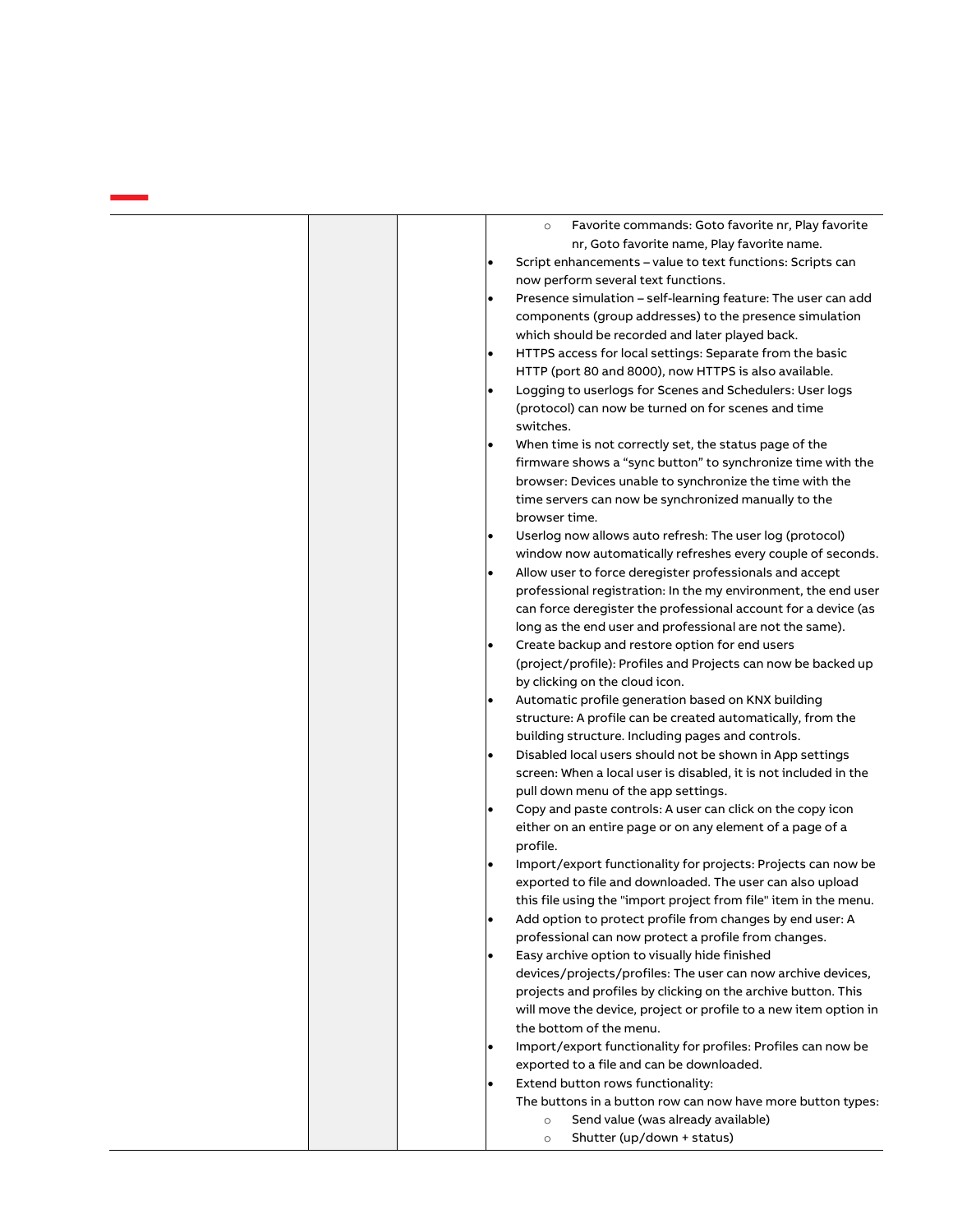| Switch (on/off + status)<br>$\circ$                                   |
|-----------------------------------------------------------------------|
| Call scene (no status)<br>$\circ$                                     |
| Send command (uPnP, no status)<br>$\circ$                             |
| Go to page (no status)<br>$\circ$                                     |
| Go to menu (no status)<br>$\circ$                                     |
| Go to account (no status)<br>$\circ$                                  |
| AND/OR implementation for triggers: In myEnvironment,                 |
| multiple triggers and conditions can now be used.                     |
| Simulation data is not included in export .xec file: The<br>$\bullet$ |
| simulation data and settings are now included in the .xec             |
| export file.                                                          |
| IP of host (extern) input of address made easier:                     |
| The following entries are now accepted:                               |
| full DDNS name (incl. hole suffix)<br>$\circ$                         |
| core DDNS name (first part until the period sign)<br>$\circ$          |
| serial number (only numeral)<br>$\circ$                               |
| serial number (with dashes)<br>$\circ$                                |
| Bugfix: Disabled local users should not be shown in App               |
| settings screen resolved.                                             |
| Bugfix: Second axis charts, when shown: update the axis color         |
| to know which line is which.                                          |
| Bugfix: Device getting a DHCP address after start up.                 |
| Bugfix: Philips Hue interface changed.                                |
| Bugfix: Blue bar missing for "open user log window".<br>٠             |
| Bugfix: Removed scenes can still be called from visualization         |
| until configuration reload.                                           |
| Bugfix: Switch state of dimmer was not updated immediately,           |
| only at refresh of status.                                            |
| Bugfix: Some smaller bugs                                             |
|                                                                       |

**The firmware update can only be done by logging into the web browser of the device.**

| Product Type     | <b>Version</b> | Since   | <b>Updates and Release Notes</b>                                                                                                                                                                                                               |
|------------------|----------------|---------|------------------------------------------------------------------------------------------------------------------------------------------------------------------------------------------------------------------------------------------------|
| ControlTouch iOS | 1.3.3          | 05/2020 | Bugfix and security update                                                                                                                                                                                                                     |
|                  | 1.3.2          | 04/2020 | Bugfix and security update                                                                                                                                                                                                                     |
|                  | 1.3.0          | 10/2019 | A selection of the new features:<br>Room-picture based visualization<br>Room-temperature-controller implementation<br>Sonos Control-element<br>Week and day switch clock<br>Component search option for scheduler, scenarios and<br>simulation |
|                  | 1.2.4          | 09/2019 | Bug fixes<br>Compatible with iOS 13                                                                                                                                                                                                            |

IOS APP + ANDROID APP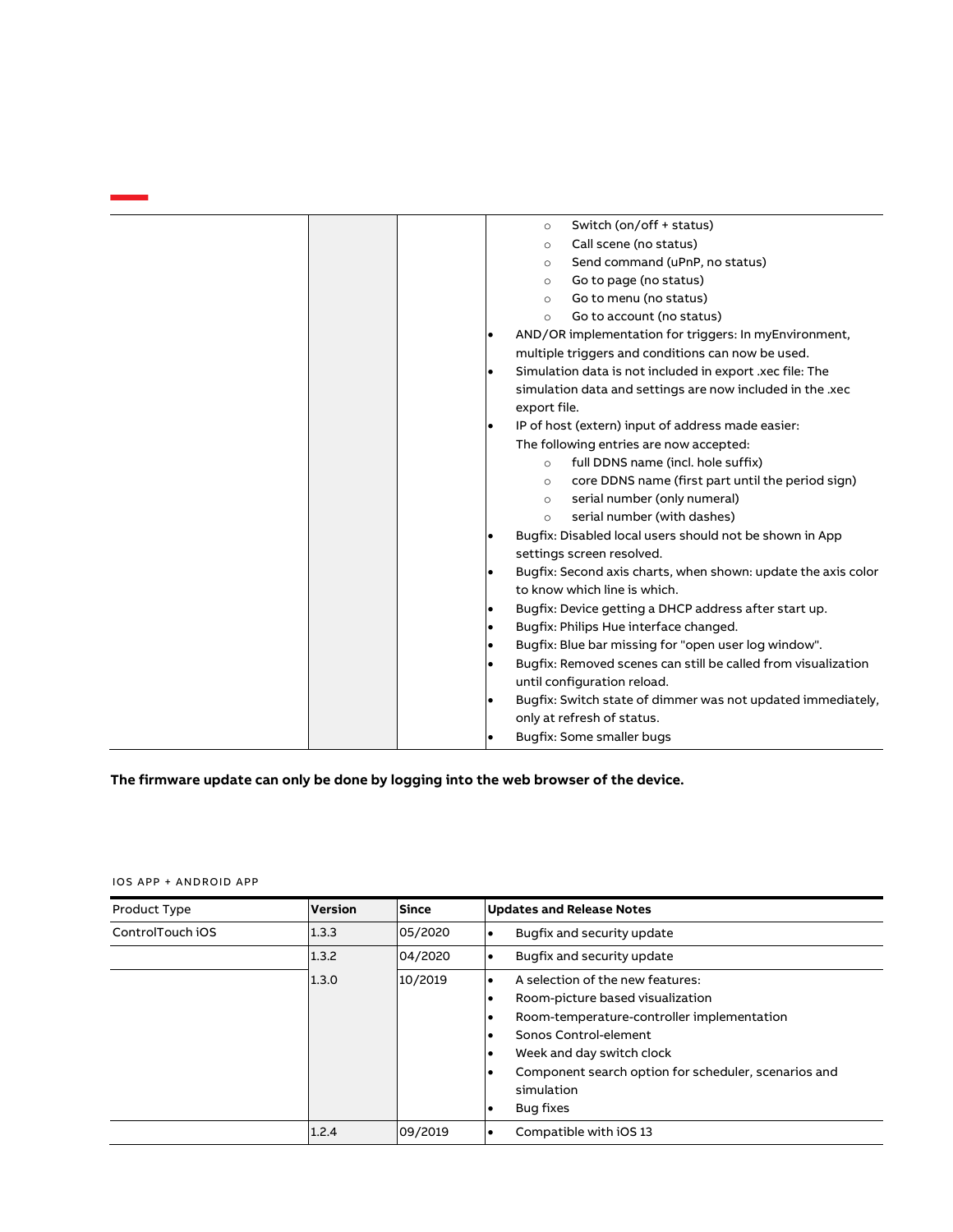|                         | 1.2.3   | 04/2018 | Bugfix and security update<br>$\bullet$                                                                                                                                                                                                                                                                                   |
|-------------------------|---------|---------|---------------------------------------------------------------------------------------------------------------------------------------------------------------------------------------------------------------------------------------------------------------------------------------------------------------------------|
|                         | 1.2.2   | 08/2017 | <b>Bugfixing</b><br>$\bullet$                                                                                                                                                                                                                                                                                             |
|                         | 1.2.1   | 08/2017 | Bugfix and security update<br>$\bullet$                                                                                                                                                                                                                                                                                   |
|                         | 1.2     | 07/2017 | Remote Access via My.ABB-Livingspace.com Cloud<br>$\bullet$<br>Widgets<br>New start screen with QR scanner<br>Apple watch complication<br>And much more                                                                                                                                                                   |
|                         | 1.1     | 10/2016 | Compatible with iOS 10<br>Apple Watch App                                                                                                                                                                                                                                                                                 |
| ControlTouch Android    | 1.3.2   | 04/2020 | Bugfix and security update<br>$\bullet$                                                                                                                                                                                                                                                                                   |
|                         | 1.3.1   | 03/2020 | Bugfix and security update<br>$\bullet$                                                                                                                                                                                                                                                                                   |
|                         | 1.3.0   | 10/2019 | A selection of the new features:<br>Room-picture based visualization<br>$\circ$<br>Room-temperature-controller implementation<br>$\circ$<br>Sonos Control-element<br>$\circ$<br>Week and day switch clock<br>$\circ$<br>Component search option for scheduler, scenarios<br>$\circ$<br>and simulation<br><b>Bug fixes</b> |
|                         | 1.2.4.1 | 10/2018 | $\bullet$<br>Bugfix and security update                                                                                                                                                                                                                                                                                   |
|                         | 1.2.3.0 | 04/2018 | Bugfix and security update<br>$\bullet$                                                                                                                                                                                                                                                                                   |
|                         | 1.2.0.7 | 08/2017 | <b>Bugfixing</b><br>$\bullet$                                                                                                                                                                                                                                                                                             |
|                         | 1.2.0.2 | 07/2017 | Remote Access via My.ABB-Livingspace.com Cloud<br>$\bullet$<br>New start screen with QR scanner<br>And much more                                                                                                                                                                                                          |
| ControlTouch Windows 10 | 1.3.0   | 10/2019 | A selection of the new features:<br>Room-picture based visualization<br>$\circ$<br>Room-temperature-controller implementation<br>$\circ$<br>Sonos Control-element<br>$\circ$<br>Week and day switch clock<br>$\circ$<br>Component search option for scheduler, scenarios<br>$\circ$<br>and simulation<br><b>Bug fixes</b> |
|                         | 1.0.3   | 01/2019 |                                                                                                                                                                                                                                                                                                                           |
|                         | 1.0.0   | 11/2017 |                                                                                                                                                                                                                                                                                                                           |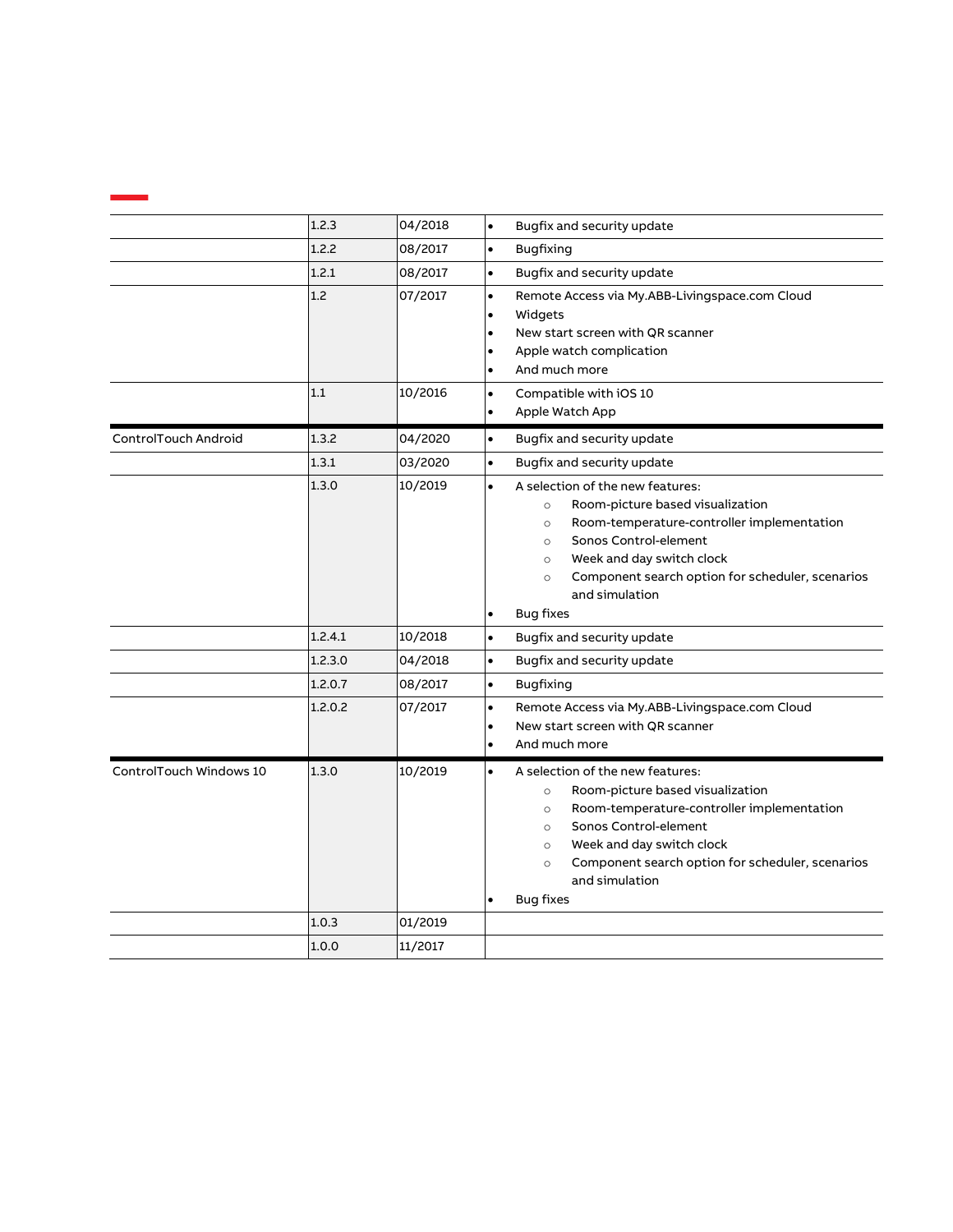HAUS- UND GEBÄUDEAUTOMATION

## <span id="page-13-0"></span>**Softwareinformation**

### Busch-ControlTouch®

| Produktname          | Busch-ControlTouch <sup>®</sup> , REG                              |
|----------------------|--------------------------------------------------------------------|
| Produkttyp           | 6136/APP(-500), CT/S2.1(1)                                         |
| <b>Bestellnummer</b> | 2CKA006136A0201, 2CKA006136A0202, 2CKA006136A0218, 2CKA006136A0219 |
| Letzte Änderung      | Firmware Update, 02/12/2021                                        |

#### Aktueller Status:

| Produkttyp   | <b>Bestellnummer</b> | Webseite    | Erkennungssoftware      | Inbetriebnahme App |
|--------------|----------------------|-------------|-------------------------|--------------------|
|              |                      |             | <b>IPFinder Windows</b> |                    |
|              |                      |             | <b>Download</b>         |                    |
| 6136/APP-500 | 2CKA006136A0202      | Link        |                         |                    |
|              |                      |             | <b>IPFinder Mac</b>     |                    |
|              |                      |             | <b>Download</b>         |                    |
|              |                      |             | <b>IPFinder Windows</b> |                    |
|              |                      |             | <b>Download</b>         | iOS                |
| 6136/APP     | 2CKA006136A0201      | Link        |                         | <b>Download</b>    |
|              |                      |             | <b>IPFinder Mac</b>     |                    |
|              |                      |             | <b>Download</b>         | Android            |
|              |                      |             | <b>IPFinder Windows</b> | Download           |
|              |                      |             | <b>Download</b>         |                    |
| CT/52.1      | 2CKA006136A0218      | <b>Link</b> |                         | Windows 10         |
|              |                      |             | <b>IPFinder Mac</b>     | <b>Download</b>    |
|              |                      |             | <b>Download</b>         |                    |
|              |                      |             | <b>IPFinder Windows</b> |                    |
|              |                      |             | <b>Download</b>         |                    |
| CT/52.11     | 2CKA006136A0219      | Link        |                         |                    |
|              |                      |             | <b>IPFinder Mac</b>     |                    |
|              |                      |             | <b>Download</b>         |                    |

#### BEMERKUNG:

Wir empfehlen Ihnen, immer die aktuellste Softwareversion zu installieren. Ansprüche aus Mängeln oder Schäden aufgrund einer nicht aktuell gehaltenen Softwareversion können nicht geltend gemacht werden.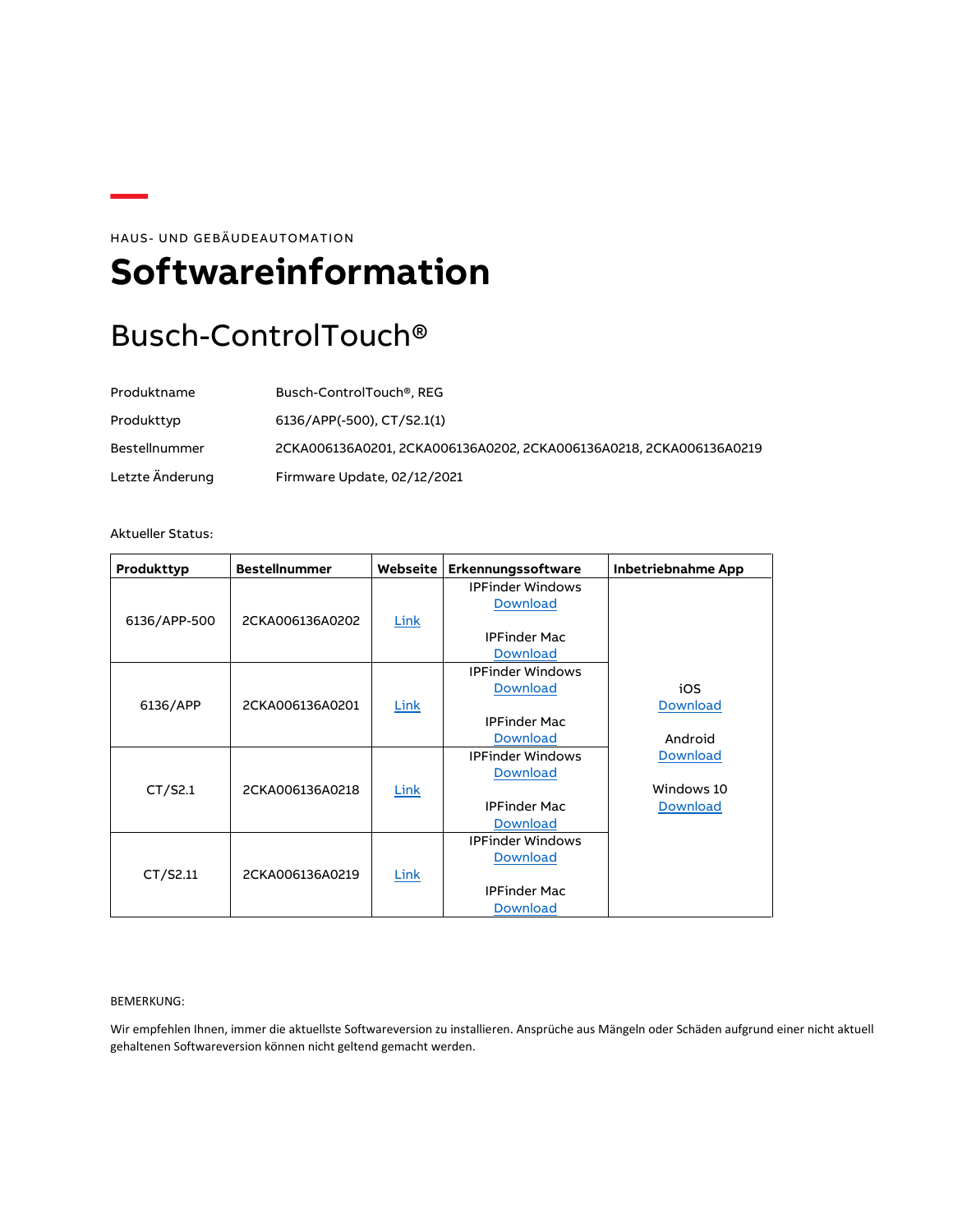| <b>FIRMWARE</b> |  |  |
|-----------------|--|--|
|-----------------|--|--|

| Produkttyp     | <b>Version</b> |         | Erscheinungsdatum Updates und Release Notes                                                                                                                                                                                                                                                                                                                                                                                                                                                                                                                                                                                                                                                                                                                                                                                                                                                                                                                                                                                                                                                                                                                                                                                                                                                                                                                                                                                                                                                                                                                                                                                                                                                                              |
|----------------|----------------|---------|--------------------------------------------------------------------------------------------------------------------------------------------------------------------------------------------------------------------------------------------------------------------------------------------------------------------------------------------------------------------------------------------------------------------------------------------------------------------------------------------------------------------------------------------------------------------------------------------------------------------------------------------------------------------------------------------------------------------------------------------------------------------------------------------------------------------------------------------------------------------------------------------------------------------------------------------------------------------------------------------------------------------------------------------------------------------------------------------------------------------------------------------------------------------------------------------------------------------------------------------------------------------------------------------------------------------------------------------------------------------------------------------------------------------------------------------------------------------------------------------------------------------------------------------------------------------------------------------------------------------------------------------------------------------------------------------------------------------------|
| 6136/APP(-500) | 1.3.13         |         | $\bullet$<br>Einige Verbesserungen der KNX-Schnittstellenfunktion                                                                                                                                                                                                                                                                                                                                                                                                                                                                                                                                                                                                                                                                                                                                                                                                                                                                                                                                                                                                                                                                                                                                                                                                                                                                                                                                                                                                                                                                                                                                                                                                                                                        |
|                | 1.3.9          | 09/2021 | Verbesserung des KNXnet/IP-Tunnels für ETS 6<br>$\bullet$<br>RTC - Save-to-Flash-Problem behoben, wenn<br>$\bullet$<br>"Permanente Speicherung des Vor-Ort-Betriebung" auf<br>JA gesetzt wurde<br>Zusätzlicher Remote Service Monitor / Watchdog<br>$\bullet$<br>OpenSSL-Bibliothek Version 1.1.1<br>$\bullet$<br>Curl-Bibliothek Version 7.78<br>٠                                                                                                                                                                                                                                                                                                                                                                                                                                                                                                                                                                                                                                                                                                                                                                                                                                                                                                                                                                                                                                                                                                                                                                                                                                                                                                                                                                      |
|                | 1.3.3          | 04/2021 | $\bullet$<br>Openssl aktualisiert auf Version 1.1.1k                                                                                                                                                                                                                                                                                                                                                                                                                                                                                                                                                                                                                                                                                                                                                                                                                                                                                                                                                                                                                                                                                                                                                                                                                                                                                                                                                                                                                                                                                                                                                                                                                                                                     |
|                | 1.3.0          | 10/2019 | Fehler bei Diagrammen - Die zweite y-Achse wird nicht<br>$\bullet$<br>zum Zeichnen der sekundären Diagrammkurve<br>verwendet<br>Bei Verwendung einer sekundären y-Achse werden die<br>Daten der sekundären Diagrammkurve nun auf dieser<br>Achse gezeichnet.<br>Implementieren Sie die Schnappschuss-Funktion für<br>$\bullet$<br>Alarmmeldungen<br>Für Alarmmeldungen kann eine Kamera ausgewählt<br>werden, die einen Schnappschuss erstellt, der in der<br>Push-Nachricht oder E-Mail enthalten sein soll. Dieser<br>Schnappschuss wird erstellt, wenn der Alarm ausgelöst<br>wird. Zusätzlich<br>wird angezeigt, dass die Nachricht empfangen<br>$\circ$<br>wurde<br>erfolgt eine Speicherung in "Meine<br>$\circ$<br>Installationen" über die Cloud (die<br>maximale Anzahl von Bildern ist begrenzt.<br>$\circ$<br>Wenn die Grenze überschritten ist, werden die<br>ältesten Bilder entfernt.)<br>ist der Vorgang im Alarmprotokoll in den Apps<br>$\circ$<br>verfügbar<br>wird das letzte Bild immer auf dem Gerät<br>$\circ$<br>gespeichert<br>Fügen Sie die Sonos-API-Unterstützung hinzu, um Sonos-<br>$\bullet$<br>Aktionen vom Busch-ControlTouch aus auszuführen.<br>In der App ist das Sonos-Steuerelement auf einer Seite<br>verfügbar. Dies ermöglicht drei Modi:<br>Player-Modus mit Hauptbedienelementen<br>$\circ$<br>(Play/Pause, Nächster/Voriger und Lautstärke)<br>und zeigt den aktuell abgespielten Titel an<br>Playlisten-/Favoritenmodus: zeigt Favoriten<br>$\circ$<br>und Playlisten zur Auswahl an<br>Gruppenmodus: Im Bedienelement werden<br>$\circ$<br>Steuerelemente für die Lautstärkeregelung und<br>die Option für das Gruppieren/Aufheben der<br>Gruppierung von Playern angezeigt |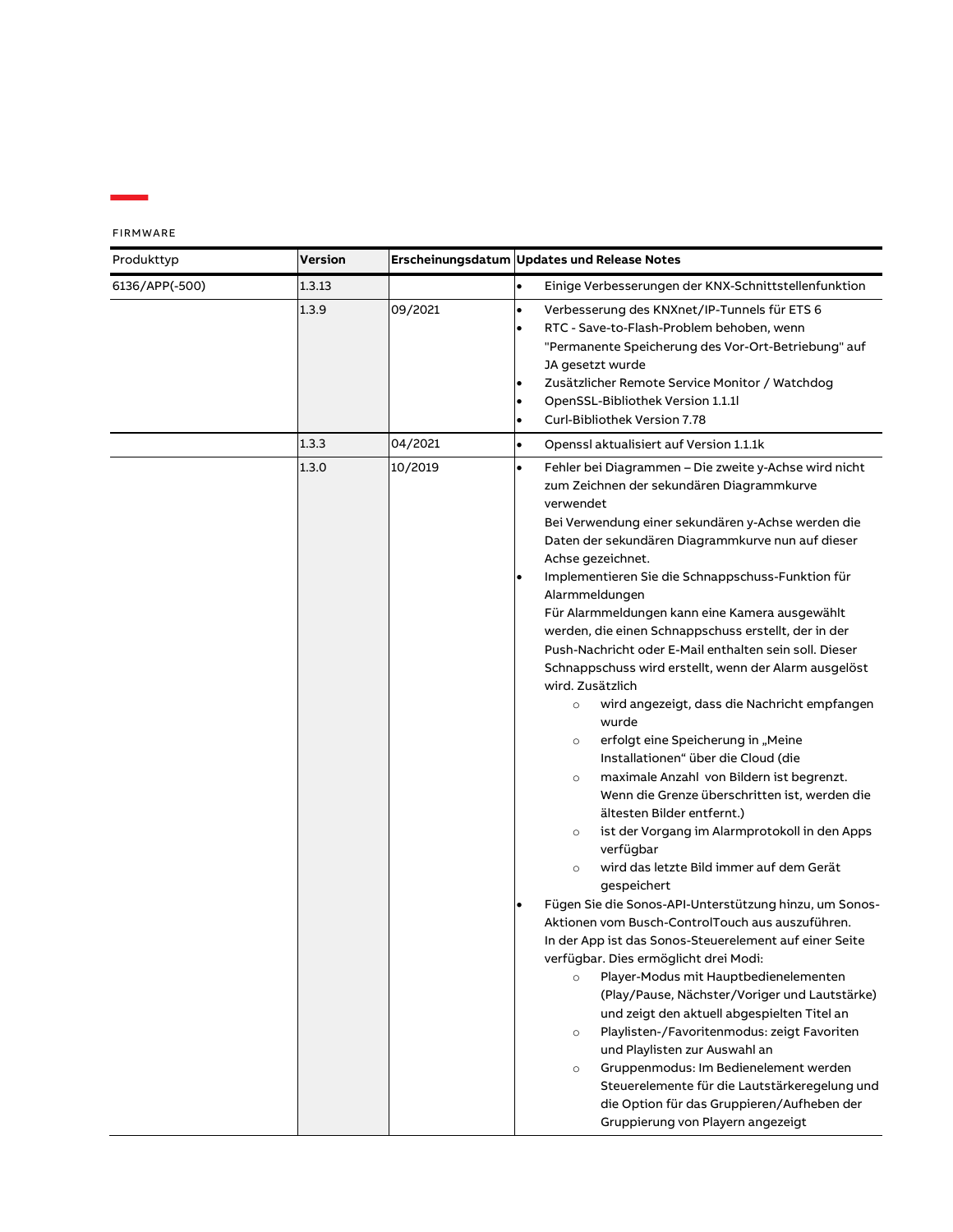| Fügen Sie die Sonos API-Unterstützung hinzu, um Sonos-<br>$\bullet$ |
|---------------------------------------------------------------------|
| Aktionen vom Busch-ControlTouch aus auszuführen.                    |
| Das Gerät erkennt automatisch verfügbare Sonos-Geräte               |
| und -Haushalte im Netzwerk. Auf der Geräteseite                     |
| "Einstellungen Protokolle" kann Sonos aktiviert /                   |
| deaktiviert werden. Alle verfügbaren Sonos-Optionen                 |
| können dann in Zeitprogramen und Szenen verwendet                   |
| werden. Diese werden bei der Synchronisierung der                   |
| Konfiguration in die Cloud hochgeladen. Über "Meine                 |
| Installationen" -> Konfigurationsseite kann Sonos in der            |
| Visualisierung verwendet werden und es können                       |
| Soundclips hinzugefügt werden.                                      |
| Lautstärkeregler: Beim Tippen auf den Namen wurde die               |
| Lautstärke auf 100% gesetzt                                         |
| Das Tippen auf den Namen eines uPnP / Sonos-                        |
| Lautstärkereglers hat nun keine Auswirkung mehr (es                 |
| wird verhindert, dass die Lautstärke versehentlich auf              |
| 100% erhöht wird).                                                  |
| Beim Bearbeiten einer Szene wird der Name der Szene                 |
| standardmäßig nicht in der oberen Leiste angezeigt                  |
| Beim Bearbeiten einer Szene wird der Name der Szene                 |
| nun oben angezeigt und kann bearbeitet werden.                      |
| Bei Aufruf einer Szene über die Widget-Funktion wird                |
|                                                                     |
| kein Gruppenadresswert auf den KNX-Bus gesendet.                    |
| Wenn eine Szene aufgerufen wird, welche eine                        |
| Gruppenadresse und einen Gruppenwert hat, wird der                  |
| Gruppenadresswert immer bei Auslösung auf den KNX-                  |
| Bus gesendet werden. Das soll entweder über die App,                |
| das Widget, eine Aktion oder ein Skript erfolgen.                   |
| iOS - Unterstützung für haptisches Feedback                         |
| Beim Durchführen einer Schaltaktion in der App wird ein             |
| haptisches Feedback an das Gerät gesendet (wenn es                  |
| Haptik unterstützt!). Sie spüren als Beispiel ein Zittern           |
| des Gerätes, wenn die Aktion ausgeführt wird.                       |
| Warnmeldung für Benutzer mit unzureichenden Rechten                 |
| wird nicht immer angezeigt                                          |
| Wenn der Benutzer keine Rechte hat, die Einstellungen zu            |
| sehen oder zu ändern, dann wird der Benutzer nun                    |
| korrekt darüber informiert.                                         |
| Bisher fehlten folgende Warnmeldungen:                              |
| Warnung, keine Änderungsrechte für<br>$\circ$                       |
| Anwesenheitssimulation (iOS + Android)                              |
| Warnung, keine Rechte zur Steuerung von<br>$\circ$                  |
| Lichtern usw. in der App (Android)                                  |
| Warnung, keine Rechte zum Anzeigen von<br>$\circ$                   |
| Alarmmeldungen (Android)                                            |
| Aktivieren Sie den erweiterten Zugangsschutz nach der               |
| Brute-Force-Methode im Busch-ControlTouch                           |
| Wenn ein falscher Anmeldeversuch mehr als 10mal von                 |
| einer bestimmten IP-Adresse ausgeführt wird, dann wird              |
|                                                                     |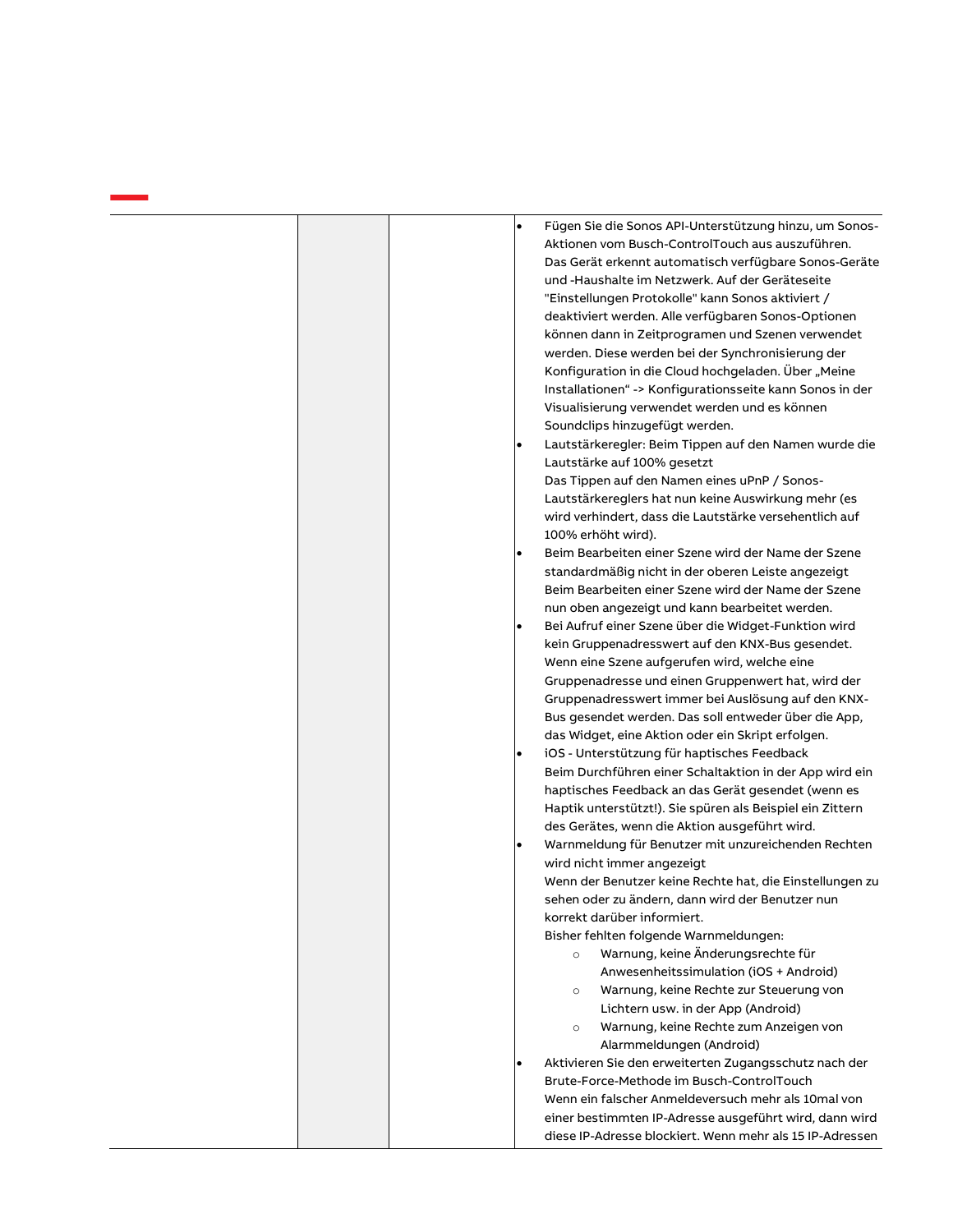|  | $\bullet$ | blockiert sind, werden alle IP-Adressen für weitere<br>Versuche blockiert. Wenn ein Benutzer blockiert wird,<br>dann wird ihm eine Fehlermeldung angezeigt, in der<br>erklärt wird, dass der Benutzer aufgrund einer<br>potenziellen Sicherheitsbedrohung gesperrt ist. Nach 1<br>Stunde sind 3 neue Anmeldeversuche für eine IP-Adresse<br>verfügbar. Nach erfolgreicher Anmeldung wird der Zähler<br>für diese IP-Adresse auf 0 zurückgesetzt. Nach 24<br>Stunden Inaktivität auf einer IP-Adresse wird der Zähler<br>für diese IP-Adresse ebenfalls auf 0 zurückgesetzt.<br>Beim Neustart des Geräts werden alle Zähler auf 0<br>zurückgesetzt. Wenn in den Benutzerprotokollen die<br>Standardprotokollierung aktiviert ist, können Sie sehen,<br>bei welchen IP-Adressen Anmeldeversuche<br>fehlgeschlagen sind.<br>Senden der DPT 16.x-Textnachricht vom Trigger zum<br>KNX-Bus ist nicht möglich Triggern des Textdatenfelds<br>DPT 16.x für das Senden der Textnachricht auf den KNX-<br>Bus ist nun verfügbar.<br>Cloud-Sicherung der Gerätekonfiguration<br>Die automatische Cloud-Sicherung kann auf der<br>Gerätesystemseite aktiviert / deaktiviert werden. Wenn<br>diese Option aktiviert ist, werden 2 Slots mit<br>wöchentlichen Sicherungen und 2 Slots mit täglichen<br>Sicherungen gefüllt. Zusätzlich können 3 Slots mit<br>manuellen Backups belegt werden, die individuell<br>benannt werden können. Beim Aktualisieren der<br>Firmware wird der Benutzer aufgefordert, eine manuelle<br>Sicherung zu erstellen, um die Daten zu schützen, falls<br>die Geräteaktualisierung fehlschlägt. Auf der<br>Systemseite des Geräts kann ein Backup ausgewählt und<br>auf dem Gerät wiederhergestellt werden. Über "Meine<br>Installationen" werden Online auch die verfügbaren<br>Backups angezeigt.<br>Profil und Projekt zur lokalen Inbetriebnahme auf das<br>Gerät hochladen Über "Meine Installationen" der<br>Geräteseite kann eine Datei mit den Projekt- und<br>Profilinformationen heruntergeladen werden. Auf der<br>Konfigurationsseite kann diese Datei hochgeladen |
|--|-----------|------------------------------------------------------------------------------------------------------------------------------------------------------------------------------------------------------------------------------------------------------------------------------------------------------------------------------------------------------------------------------------------------------------------------------------------------------------------------------------------------------------------------------------------------------------------------------------------------------------------------------------------------------------------------------------------------------------------------------------------------------------------------------------------------------------------------------------------------------------------------------------------------------------------------------------------------------------------------------------------------------------------------------------------------------------------------------------------------------------------------------------------------------------------------------------------------------------------------------------------------------------------------------------------------------------------------------------------------------------------------------------------------------------------------------------------------------------------------------------------------------------------------------------------------------------------------------------------------------------------------------------------------------------------------------------------------------------------------------------------------------------------------------------------------------------------------------------------------------------------------------------------------------------------------------------------------------------------------------------------------------------------------------------------------------------------------------------------------|
|  |           | werden. Wenn eine App mit dem Gerät verbunden ist,<br>sind auch die Profile für die App verfügbar. Dies<br>ermöglicht eine Offline- / lokale Inbetriebnahme, wenn                                                                                                                                                                                                                                                                                                                                                                                                                                                                                                                                                                                                                                                                                                                                                                                                                                                                                                                                                                                                                                                                                                                                                                                                                                                                                                                                                                                                                                                                                                                                                                                                                                                                                                                                                                                                                                                                                                                              |
|  |           | das Gerät keine Verbindung zur Cloud herstellen kann.<br>Die Profilinformationen werden auf dem Gerät<br>gespeichert, solange keine Cloud-Verbindung besteht.<br>Option zum Löschen / Bereinigen von                                                                                                                                                                                                                                                                                                                                                                                                                                                                                                                                                                                                                                                                                                                                                                                                                                                                                                                                                                                                                                                                                                                                                                                                                                                                                                                                                                                                                                                                                                                                                                                                                                                                                                                                                                                                                                                                                           |
|  |           | Benutzerprotokollen hinzufügen<br>Beim Anzeigen des Protokolls auf dem Gerät kann der<br>Benutzer jetzt auch zuvor protokollierte Elemente<br>löschen / bereinigen.                                                                                                                                                                                                                                                                                                                                                                                                                                                                                                                                                                                                                                                                                                                                                                                                                                                                                                                                                                                                                                                                                                                                                                                                                                                                                                                                                                                                                                                                                                                                                                                                                                                                                                                                                                                                                                                                                                                            |
|  |           | Versionsnummer an IP-Finder senden                                                                                                                                                                                                                                                                                                                                                                                                                                                                                                                                                                                                                                                                                                                                                                                                                                                                                                                                                                                                                                                                                                                                                                                                                                                                                                                                                                                                                                                                                                                                                                                                                                                                                                                                                                                                                                                                                                                                                                                                                                                             |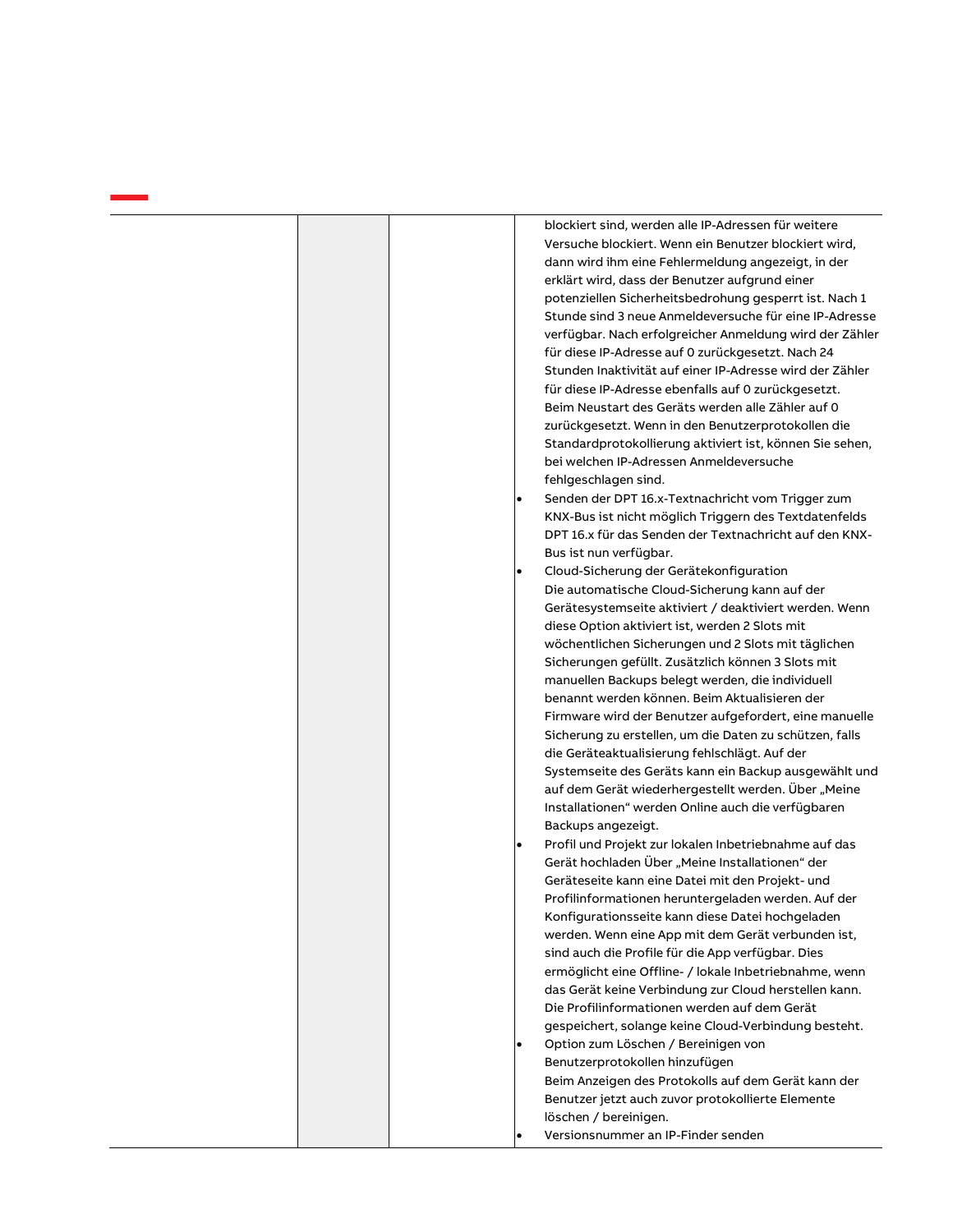|  |   | Bei der Suche nach Geräten mit dem IP-Finder wird auch                                              |
|--|---|-----------------------------------------------------------------------------------------------------|
|  |   | die Versionsnummer des Busch-ControlTouch angezeigt.                                                |
|  | ٠ | Fehler beim Senden von Skript-Werten für DPT7 an<br>DTP14                                           |
|  |   | Wenn Sie ein Skript verwenden, werden die Sendewerte                                                |
|  |   | für DTP7 an DTP14 jetzt korrekt verarbeitet.                                                        |
|  |   | Die Philips Hue-Farbtemperatur kann in Szenen nicht<br>eingestellt werden                           |
|  |   | Der Benutzer sollte nun in der Lage sein, eine                                                      |
|  |   | Farbtemperatur (Warmweiß) einzustellen, wenn in einer<br>Szene eine RGB Philips Hue verwendet wird. |
|  |   | Benutzer mit eingeschränkten Rechten für die Erstellung                                             |
|  |   | von Zeitprogrammen können ein neues Zeitprogramm                                                    |
|  |   | erstellen. Ein Benutzer, der Zeitprogramme nicht ändern                                             |
|  |   | darf, darf nun auch keinen neuen Zeitprogramme                                                      |
|  |   | erstellen.                                                                                          |
|  |   | Leeres Symbol für Lichtschalter funktioniert nicht                                                  |
|  |   | Man kann nun ein leeres Symbol für Ein oder Aus in                                                  |
|  |   | einem Lichtschalter verwenden, welches korrekt                                                      |
|  |   | angezeigt wird.                                                                                     |
|  |   | Verbesserungen am Profilelement "Tasterreihe": Sonos,                                               |
|  |   | RO, Gehe zu Webseite, Symbol / Schaltfläche auswählen                                               |
|  |   | (online)                                                                                            |
|  |   | Benutzer haben nun zusätzliche Optionen beim                                                        |
|  |   | Einrichten und Verwenden der Tasterreihe. Sie können                                                |
|  |   | jetzt:                                                                                              |
|  |   | Sonos-Befehle verwenden<br>$\circ$                                                                  |
|  |   | Eine Taste als nicht bedienbar festlegen (nur<br>$\circ$                                            |
|  |   | Status anzeigen). Gilt auch für die Auswahl des                                                     |
|  |   | <b>HLK-Modus</b>                                                                                    |
|  |   | Verwenden Sie eine Taste, um eine externe<br>$\circ$                                                |
|  |   | Webseite / URL zu öffnen                                                                            |
|  |   | Wählen Sie die zu konfigurierende Taste in der<br>$\circ$                                           |
|  |   | Konfigurationsseite über "Meine Installationen"                                                     |
|  |   | aus, indem Sie darauf klicken (anstatt nur die                                                      |
|  |   | Schaltflächennummer im Pulldown-Menü                                                                |
|  |   | auszuwählen).                                                                                       |
|  |   | Unterstützung der Lautstärkeeinstellung für Audioclips                                              |
|  |   | Für Sonos-Audioclips kann die erforderliche Lautstärke                                              |
|  |   | in "Meine Installationen" -> Konfigurationsseite                                                    |
|  |   | eingerichtet werden. Vergessen Sie nicht, Änderungen zu                                             |
|  |   | speichern, wenn Sie eine Lautstärke einstellen und die                                              |
|  |   | Konfiguration auf das Gerät laden, bevor die neue                                                   |
|  |   | Lautstärke.                                                                                         |
|  |   | Die Schaltfläche "Konfiguration mit Push auf                                                        |
|  |   | ControlTouch übertragen" in "Meine Installationen" ->                                               |
|  |   | Konfigurationsseite funktioniert direkt, wenn eine aktive                                           |
|  |   | Tunnelverbindung besteht Die Option funktioniert                                                    |
|  |   | direkt, wenn das Gerät tatsächlich mit der Cloud                                                    |
|  |   | verbunden ist (aktive Tunnelverbindung).                                                            |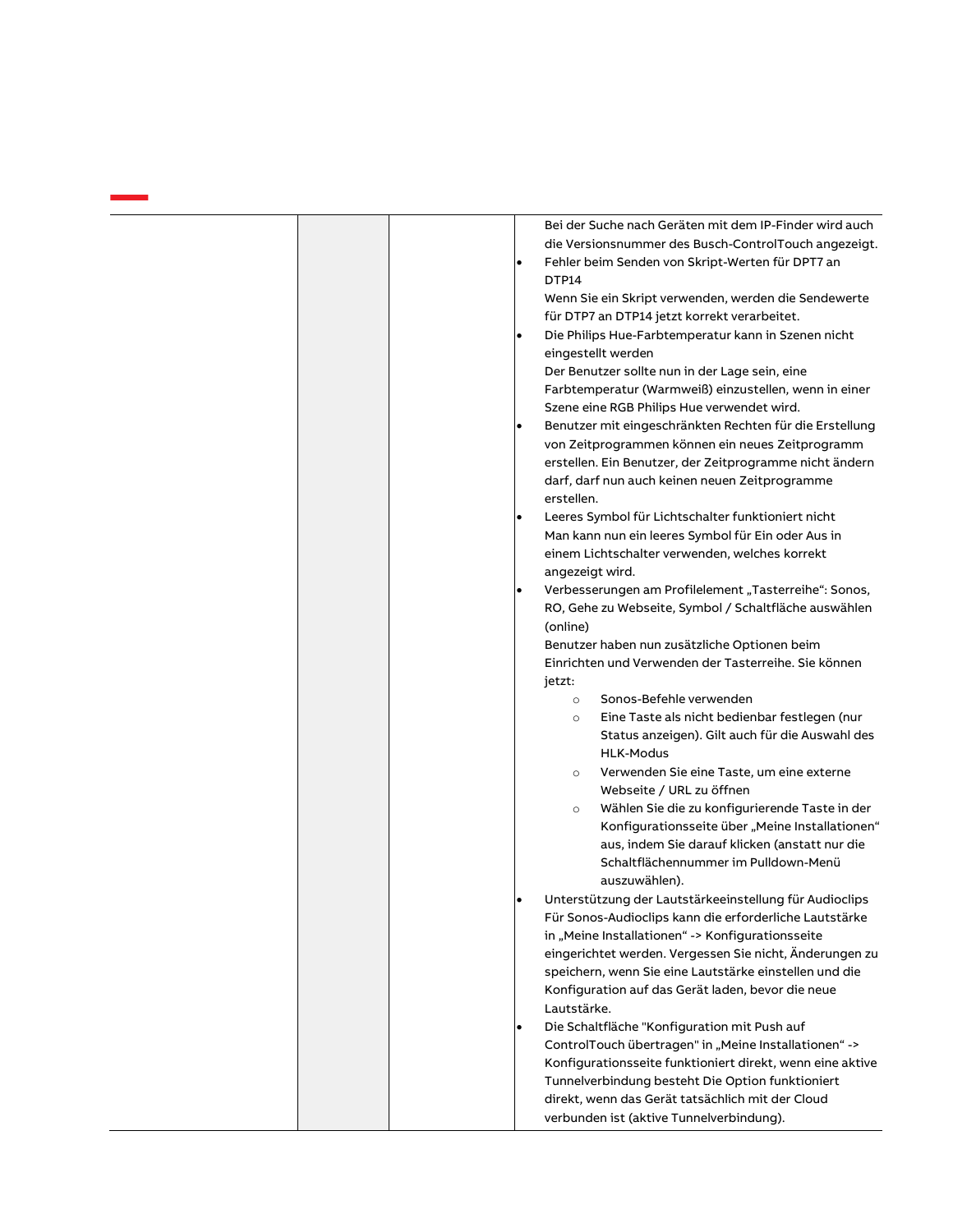|  | $\bullet$ | Push-Projekt zulassen und Firmware-Aktualisierung in      |
|--|-----------|-----------------------------------------------------------|
|  |           | "Meine Installationen" erzwingen                          |
|  |           | Auf der Projektseite in "Meine Installationen" können Sie |
|  |           | ein geändertes Projekt auf das Gerät übertragen. Das      |
|  |           | kann bei einer Verbindung mit Fernzugriff direkt          |
|  |           | erfolgen. Auf die gleiche Weise kann das Gerät auf der    |
|  |           | Geräteseite in "Meine Installationen" angewiesen          |
|  |           | werden, die Firmware zu aktualisieren.                    |
|  |           | Verbesserung des Projektspeicherprozess                   |
|  |           | Die Verbesserung besteht aus zwei Änderungen: Unter       |
|  |           | anderen läuft der Prozess nun nicht mehr im               |
|  |           | Vordergrund, da dieser im Hintergrund robuster läuft.     |
|  |           | Zusätzlich werden die Daten nun getrennt gesendet,        |
|  |           | während sich der Benutzer noch auf der                    |
|  |           | Bearbeitungsseite befindet. Währenddessen wird dem        |
|  |           | Benutzer ein Popup mit "Speichern " angezeigt. Bei        |
|  |           | erfolgter Speicherung wird der Benutzer zur nicht         |
|  |           | bearbeiteten Version der Seite weitergeleitet. Wenn       |
|  |           | dieses fehlschlägt, wird dem Benutzer eine                |
|  |           | Fehlermeldung angezeigt und er befindet sich immer        |
|  |           | noch auf der Seite mit den Änderungen, so dass er es      |
|  |           | erneut versuchen kann. Besonders bei langsamen            |
|  |           | Verbindungen ist dies eine Verbesserung. Es ist somit     |
|  |           | unwahrscheinlicher, dass der Benutzer den                 |
|  |           | Speichervorgang auf halbem Weg oder zweimal abbricht.     |
|  | ٠         | Das Profil konnte mit einem Busch-VoiceControl            |
|  |           | verknüpft werden                                          |
|  |           | Wenn der Benutzer ein Busch-VoiceControl Gerät und ein    |
|  |           | Busch-ControlTouch Gerät registriert hat, kann er nun     |
|  |           | kein Profil mehr mit dem Busch-VoiceControl Gerät         |
|  |           | verknüpfen, sondern nur noch mit Busch-ControlTouch       |
|  |           | Geräten.                                                  |
|  | $\bullet$ | Zeitprogramme mit Tag-/Wochen-Optionen erweitern          |
|  |           | Für die Zeitprograme (Zeitschaltuhren) gibt es jetzt drei |
|  |           | Möglichkeiten:                                            |
|  |           | Standard-Zeitschaltuhr: Planen Sie eine Aktion<br>$\circ$ |
|  |           | für eine (wiederkehrende) Zeit                            |
|  |           | Tages-Zeitschaltuhr: Planen Sie bis zu 5<br>$\circ$       |
|  |           | Aktionen innerhalb von 24 Stunden, die jeden              |
|  |           | Tag ausgeführt werden                                     |
|  |           | Wochen-Zeitschaltuhr: Planen Sie bis zu 5<br>$\circ$      |
|  |           | Aktionen über einen Zeitraum von 7 x 24                   |
|  |           | Stunden, die jede Woche ausgeführt werden                 |
|  | ٠         | Zusätzlich kann ein Zeitprogramm nur für einen            |
|  |           | bestimmten Zeitraum aktiviert werden, zum Beispiel nur    |
|  |           | für Mai bis Juni.                                         |
|  |           | Komponentengruppierung für Zeitprogramme, Szenen          |
|  |           | und Anwesenheitssimulation anzeigen                       |
|  |           | Die im Projekt erstellte Komponentengruppierung wird      |
|  |           | auch für die Zeitprogramme, die Szenen und die            |
|  |           |                                                           |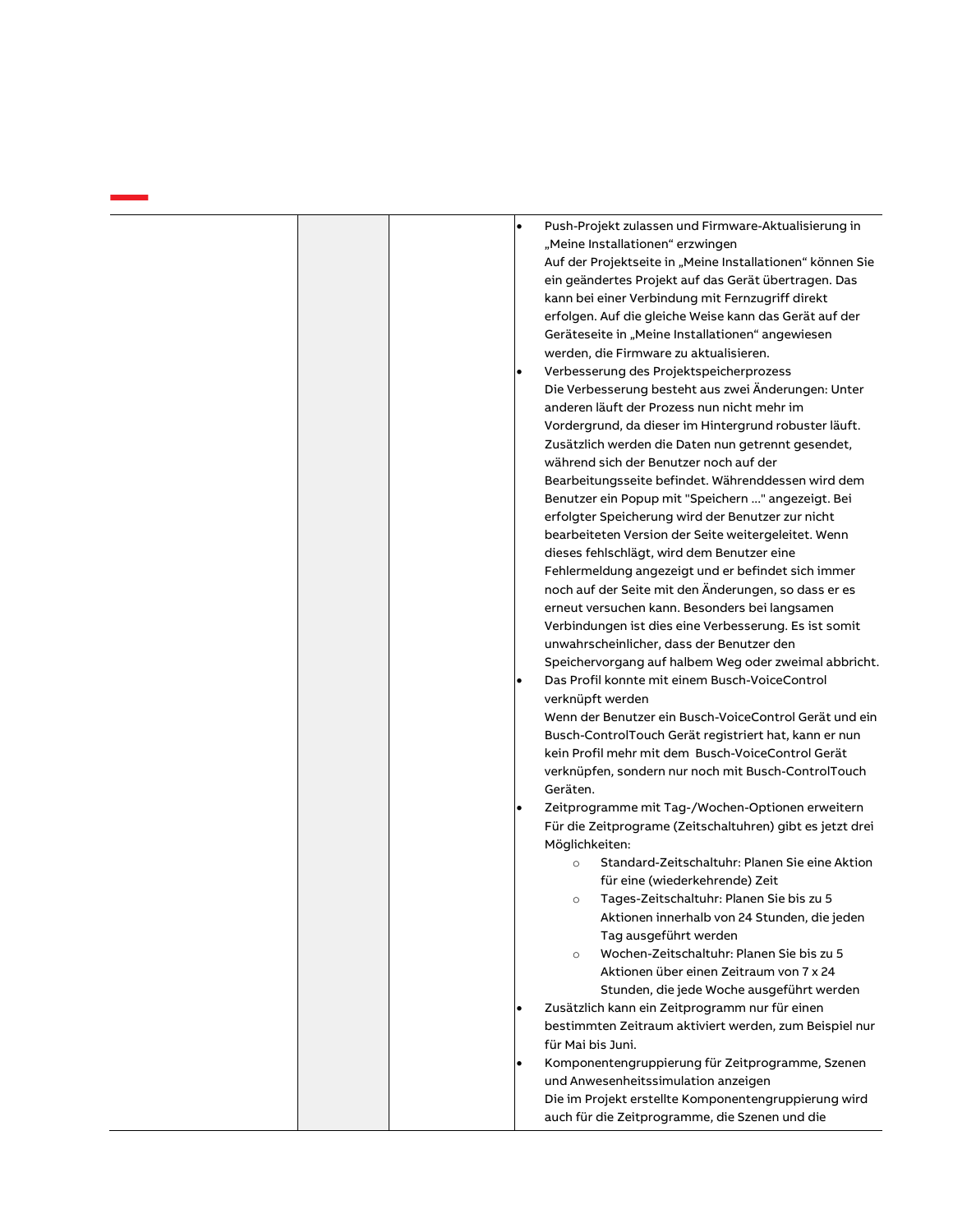|  |           | Anwesenheitssimulation angezeigt. Sie können die          |
|--|-----------|-----------------------------------------------------------|
|  |           | Anzeige auf- und zuklappen.                               |
|  | $\bullet$ | Komponentensuchoption für Zeitprogramme, Szenen           |
|  |           | und Anwesenheitssimulation                                |
|  |           | Beim Hinzufügen von Komponenten zum Zeitprogramm,         |
|  |           | zu Szenen und zur Anwesenheitssimulation können Sie       |
|  |           | auch nach dem Namen einer Komponente suchen.              |
|  | ٠         | Anlegen einer Raumansicht-Steuerungseite                  |
|  |           | (Raumansicht)                                             |
|  |           | Neben den ursprünglichen "Navigationsseiten" und          |
|  |           | "Steuerungsseiten" in einem Profil, ist nun auch der neue |
|  |           | Seitentyp "Raumansicht" verfügbar. Der Benutzer kann      |
|  |           | dann ein Hintergrundbild auswählen. In dieses Bild        |
|  |           | können Elemente hinzugefügt und auf der Seite             |
|  |           | positioniert werden. Jedes Element kann wie die           |
|  |           | Elemente auf der Listenseite weiter konfiguriert werden.  |
|  |           | In der App wird das Hintergrundbild mit den Symbolen      |
|  |           | der obigen Elemente angezeigt. Am unteren Rand wird       |
|  |           | ein Leerzeichen freigehalten, um eine detaillierte        |
|  |           | Steuerung für ein Element wie z. B. den Dimmwert zu       |
|  |           | ermöglichen. Gegebenenfalls wird der aktuelle Status      |
|  |           | eines Elements mit dem Symbol auf der Bildseite           |
|  |           | angezeigt.                                                |
|  | ٠         | Bugs Zeitprogramme: Dimmer, die in der Web-               |
|  |           | Oberfläche des Gerätes erstellt wurden, konnten nicht     |
|  |           | geändert werden. Zusätzlich ist die Aktualisierung der    |
|  |           | Listenansicht zu schnell (muss bis zum Speichern          |
|  |           | verzögert werden) Das Hinzufügen und Ändern von           |
|  |           | Zeitprogrammen wird nun aktualisiert und nach dem         |
|  |           | Speichern korrekt in der Übersicht angezeigt. Zusätzlich  |
|  |           | werden alle Zeitprogramme angezeigt, die über die Web-    |
|  |           | Oberfläche des Geräts erstellt oder bearbeitet wurden     |
|  |           | und können nun in der App korrekt bearbeitet werden.      |
|  | ٠         | Grafikverbesserung zeigt Min / Max-Werte über             |
|  |           | verschiedene Zeiträume                                    |
|  |           | Die Diagramme werden in Bezug auf die                     |
|  |           | Achseneinstellung und die Zeilen- / Spaltenpräferenz      |
|  |           | korrekt angezeigt.                                        |
|  |           | Bug: Datums- / Zeitgruppen werden regelmäßig im           |
|  |           | Gerät festgelegt, auch wenn keine Gruppenadressen         |
|  |           | angegeben sind                                            |
|  |           | Wenn in "Meine Installationen" keine Gruppenadressen      |
|  |           | eingegeben wurden, wird das Busch-ControlTouch kein       |
|  |           | Datum und keine Uhrzeit für Gruppenadressen festlegen.    |
|  | ٠         | Sonos - Unterstützung für Haushalte                       |
|  |           | In der Web-Oberfläche des Geräts können Sie unter         |
|  |           | Protokolle - Sonos jetzt einen bestimmten Haushalt        |
|  |           | auswählen, für den das Busch-ControlTouch die Sonos-      |
|  |           | Geräte steuern soll. Standardmäßig ist "Alle" ausgewählt. |
|  |           | HTTPS-Unterstützung für Kamerastreams                     |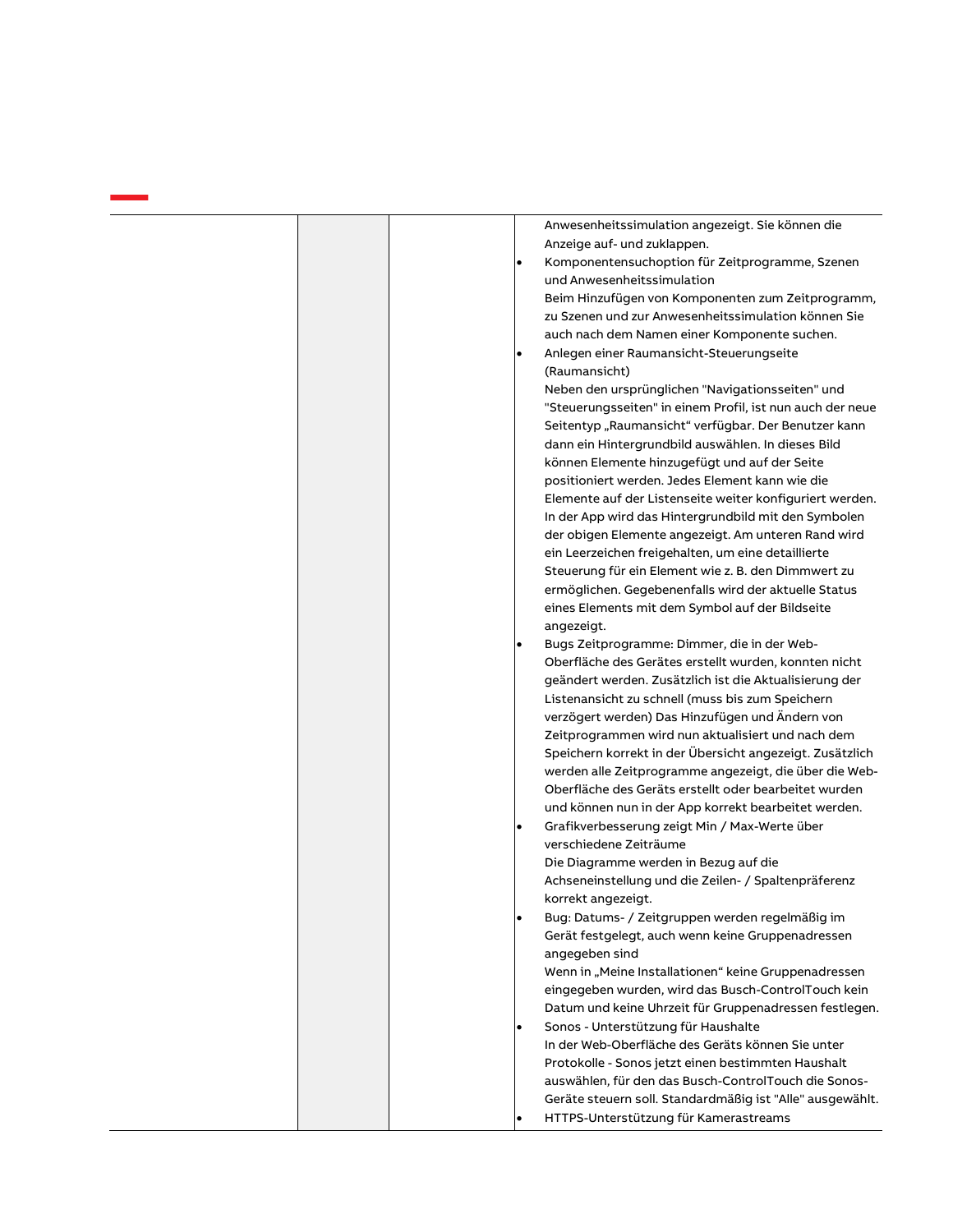| Der Benutzer kann jetzt auch Kameras in das Projekt<br>aufnehmen, die HTTPS verwenden. Diese Kameras<br>werden in allen Apps korrekt angezeigt.<br>Fügen Sie eine Cache-Steuerung für benutzerdefinierte<br>$\bullet$<br>Symbole / Bilder hinzu<br>Aktualisierte benutzerdefinierte Bilder werden immer<br>korrekt angezeigt und verwendet.<br>Entfernen des Empfängers aus den Alarmen, wenn das<br>$\bullet$<br>mobile Gerät aus der Geräteliste entfernt wird.<br>Wenn ein Mobilgerät aus der Geräteliste auf der Seite<br>Alarme entfernt wird, sollte dieses Mobilgerät auch aus<br>allen Alarmen entfernt werden, bei denen das Gerät als<br>Empfänger eingestellt ist.<br>RTR-Bedienelement<br>$\bullet$<br>Die RTRs können über ein spezielles Bedienelement im<br>Profil gesteuert werden. Das Element kann in "Meine<br>Installationen" hinzugefügt und konfiguriert werden. Die<br>RTR-Funktionalität verwendet die vorhandene Busch-<br>Jaeger RTR-Funktionalität und wird genauso<br>funktionieren. |
|------------------------------------------------------------------------------------------------------------------------------------------------------------------------------------------------------------------------------------------------------------------------------------------------------------------------------------------------------------------------------------------------------------------------------------------------------------------------------------------------------------------------------------------------------------------------------------------------------------------------------------------------------------------------------------------------------------------------------------------------------------------------------------------------------------------------------------------------------------------------------------------------------------------------------------------------------------------------------------------------------------------|
| Dimmerelement: Statusaktualisierung erfolgte nur beim<br>Öffnen der Seite und beim Empfang des GA-Status.<br>Der Status des Dimmerelements wird nun durchgehend<br>angezeigt, auch wenn ein Dimmer mit einer sehr<br>langsamen Statusrückgabezeit geschaltet wird.                                                                                                                                                                                                                                                                                                                                                                                                                                                                                                                                                                                                                                                                                                                                               |
| Zweites Demo-Profil mit Raumansicht hinzufügen<br>$\bullet$<br>Im Konfigurationsmenü wurde eine neue Demo<br>hinzugefügt (Demo 2), welche die Raumansichtsseiten,<br>ein (leeres) Sonos-Steuerelement sowie ein RTR-<br>Steuerelement enthält.                                                                                                                                                                                                                                                                                                                                                                                                                                                                                                                                                                                                                                                                                                                                                                   |
| Raumansicht: Schließen von offenen Elementen, wenn<br>$\bullet$<br>Sie in einen inaktiven Bereich tippen<br>Wenn Sie in der Raumansicht auf das Bild tippen, wird<br>das aktuell geöffnete Element (Sonos, RTR oder Dimmer)<br>geschlossen.                                                                                                                                                                                                                                                                                                                                                                                                                                                                                                                                                                                                                                                                                                                                                                      |
| Raumansicht: Geöffnete Elemente nach 10 Sekunden<br>Inaktivität schließen<br>In der Raumansicht wird ein geöffnetes Element (Sonos,<br>RTR oder Dimmer) nach 10 Sekunden ohne Aktivität                                                                                                                                                                                                                                                                                                                                                                                                                                                                                                                                                                                                                                                                                                                                                                                                                          |
| automatisch geschlossen.<br>Raumansicht: Festlegung der Raumansichtsseite als<br>Hauptmenüseite (mit Vollbildoption)<br>Es ist jetzt möglich, ein Profil zu erstellen, das nur aus<br>Raumansichtsseiten besteht (auch als Hauptmenüseite).<br>Diese Seite kann so eingestellt werden, dass anstelle der<br>standardmäßigen zweiseitigen Ansicht automatisch der<br>Vollbildmodus angezeigt wird.                                                                                                                                                                                                                                                                                                                                                                                                                                                                                                                                                                                                                |
| Eine Kamera, die den Inhaltstyp und den Zeichensatz in<br>der Kopfzeile verwendet, funktioniert nicht                                                                                                                                                                                                                                                                                                                                                                                                                                                                                                                                                                                                                                                                                                                                                                                                                                                                                                            |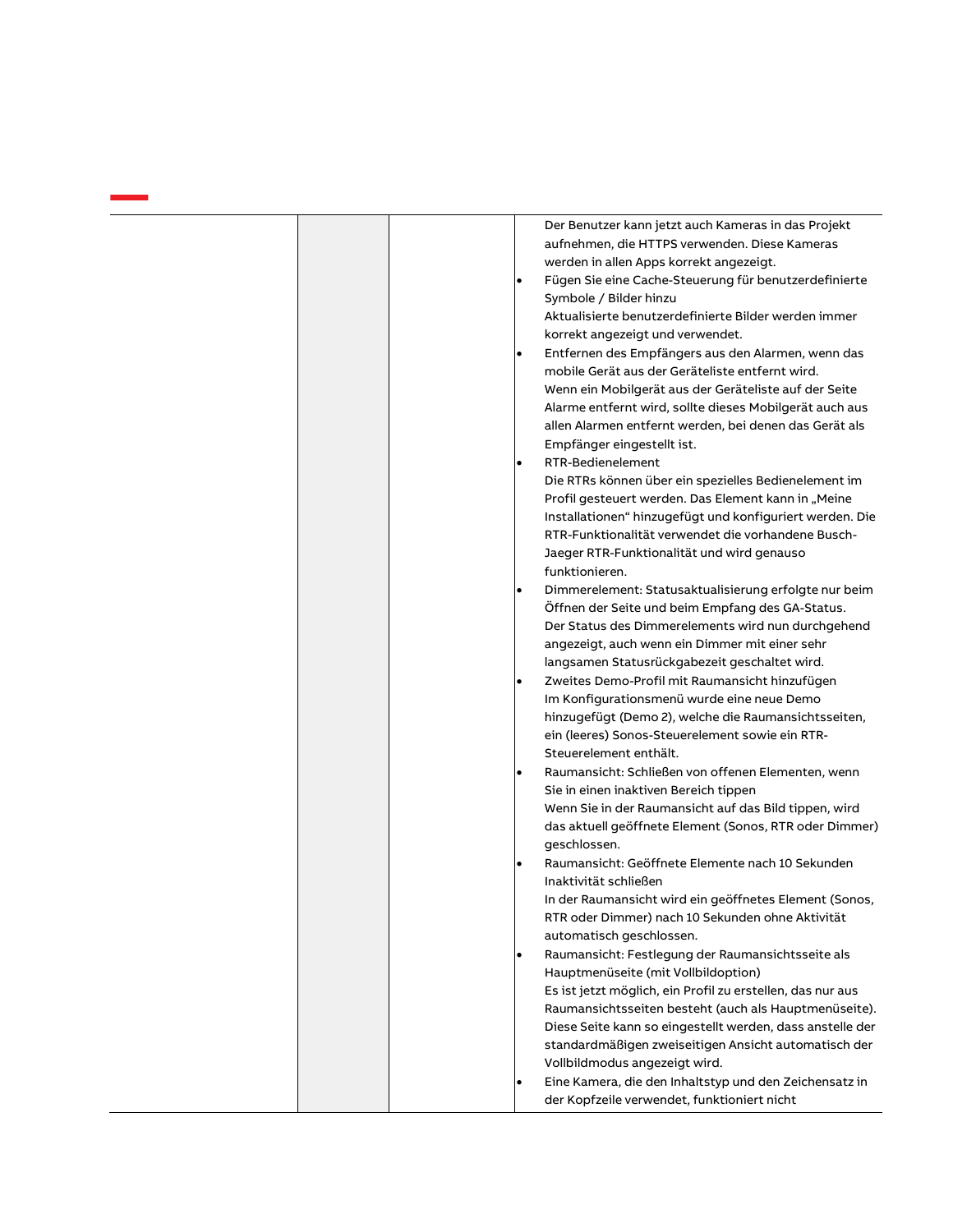|           | Fehlerbehebung für bestimmte Kameras, die den              |
|-----------|------------------------------------------------------------|
|           | Inhaltstyp und den Zeichensatz in der Kopfzeile            |
|           | verwenden, ist erfolgt.                                    |
| $\bullet$ | Der Dimmerwert in Szenen wird in einem anderen             |
|           | Datentyp angezeigt                                         |
| ٠         | Bug: Dimmer in Szenen gibt höhere Werte als 100% aus       |
|           | Beim Hinzufügen und Ändern eines Dimmers in einer          |
|           |                                                            |
|           | Szene werden die Werte jetzt immer im richtigen            |
|           | Datentyp angezeigt.                                        |
|           | Verbesserung der Dimmersteuerung                           |
|           | Wenn für einen Dimmer kein Schaltaktor konfiguriert ist,   |
|           | können Sie in der Raumansicht das Licht nicht durch        |
|           | Antippen des Symbols ein- oder ausschalten. Wenn im        |
|           | Profil "Nur ausschalten" konfiguriert ist, wird das Symbol |
|           | durch Tippen immer nur ausgeschaltet (Raumansicht          |
|           | und Listenansicht).                                        |
|           | RGB-Element erlauben das Licht einzuschalten, wenn Sie     |
|           | auf das Lampensymbol tippen Durch Tippen auf das           |
|           | Lichtsymbol eines RGB-Elements wird nun die Helligkeit     |
|           | zwischen 0 und 100% umgeschaltet.                          |
| $\bullet$ | Sonos <=> KNX-Verknüpfung                                  |
|           | Das Busch-ControlTouch sollte Sonos-Befehle an KNX         |
|           | übermitteln und umgekehrt, damit Informationen auf         |
|           |                                                            |
|           | dem KNX-Bus verfügbar sind und Befehle für Sonos auf       |
|           | KNX gesendet und an Sonos weitergeleitet werden            |
|           | können. Die folgenden Verknüpfungen sind zulässig          |
|           | (Gruppenadressen sind in "Meine Installationen"            |
|           | konfigurierbar):                                           |
|           | Lautstärkeregler 1 Byte Senden / Empfangen<br>$\circ$      |
|           | Spielen Sie 1Bit Send / Receive<br>$\circ$                 |
|           | Stoppen Sie das 1-Bit-Senden / Empfangen<br>$\circ$        |
|           | 1Bit Senden / Empfangen anhalten<br>$\circ$                |
|           | 1 Bit stumm schalten = 1 Senden / Empfangen<br>$\circ$     |
|           | Deaktivieren Sie 1 Bit = 0 Senden / Empfangen<br>$\circ$   |
|           | Nächstes 1-Bit-Senden<br>$\circ$                           |
|           | Vorheriges 1-Bit-Senden<br>$\circ$                         |
|           | Shuffle 1Bit 1 = Ein 0 = Aus Senden /<br>$\circ$           |
|           | Empfangen                                                  |
|           | Wiederholen Sie 1Bit 1 = Ein 0 = Aus Senden /<br>$\circ$   |
|           | Empfangen                                                  |
|           |                                                            |
|           | Informationen anzeigen (Titel, Künstler usw.)<br>$\circ$   |
|           | 14Byte Send                                                |
|           | Auswählen einer Favoritenliste 1Byte Senden /<br>$\circ$   |
|           | Empfangen                                                  |
| $\bullet$ | RTR-Funktionalität                                         |
|           | Das Busch-ControlTouch kann als RTR fungieren. Die         |
|           | Konfiguration hierfür erfolgt in "Meine Installationen".   |
|           | Die RTR-Funktionalität verwendet die vorhandene Busch-     |
|           | Jaeger-RTR-Funktionalität und wird genauso                 |
|           | funktionieren.                                             |
| ٠         | Unterstützung für LUA-Skripte                              |
|           |                                                            |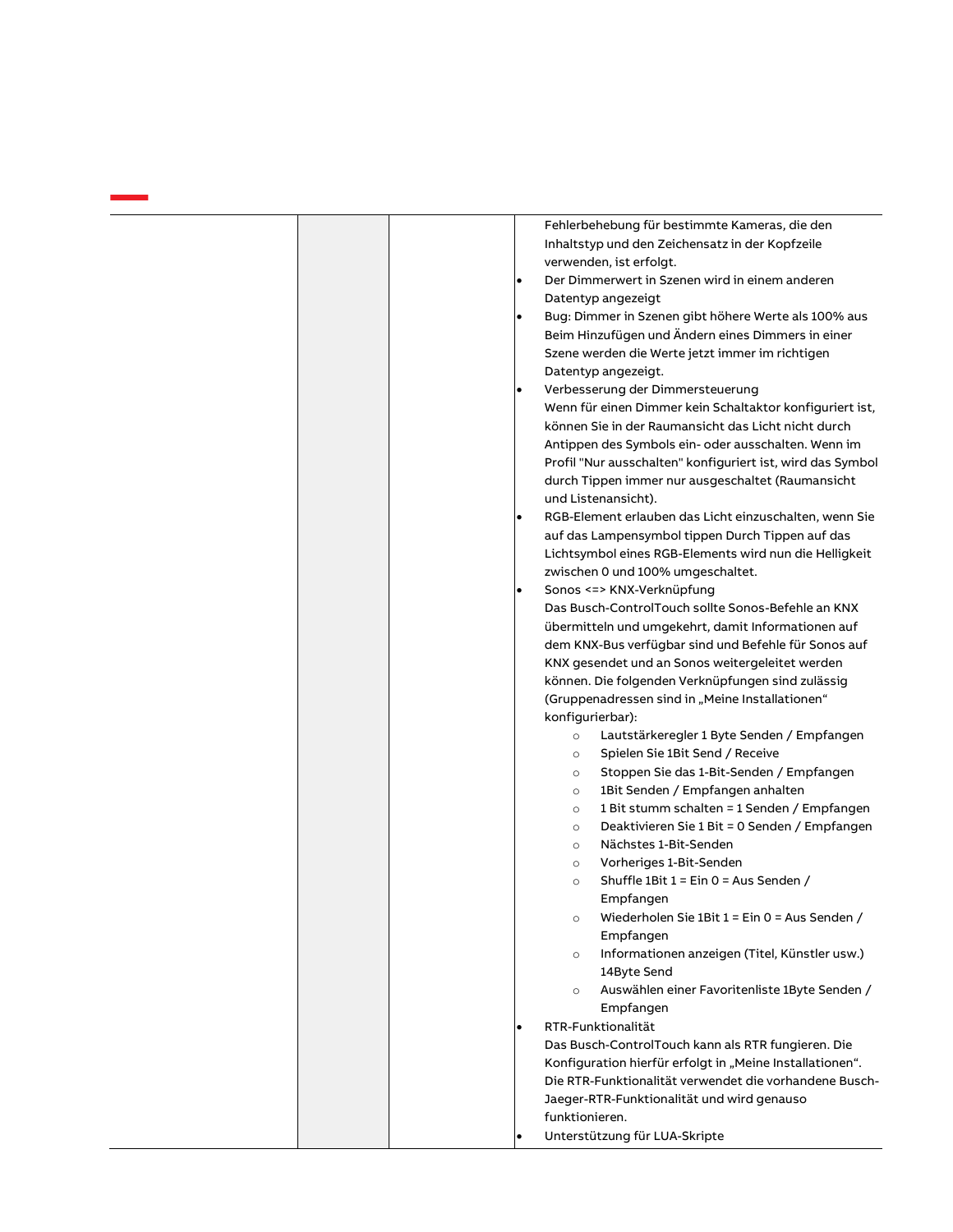|           | Die Firmware unterstützt jetzt LUA-Skripte. Die           |
|-----------|-----------------------------------------------------------|
|           | folgenden spezifischen Funktionen werden unterstützt:     |
| $\circ$   | ct.userlog(text)                                          |
| $\circ$   | ct.startscript(script_id)                                 |
| $\circ$   | ct.stopscript(script_id)                                  |
| $\circ$   | ct.sleep(msec)                                            |
| $\circ$   | ct.callscenario(scenario_id)                              |
| $\circ$   | ct.learnscenario(scenario_id)                             |
| $\circ$   | ct.callalert(alert_id [, text [, cameraid]])              |
| $\circ$   | ct.makesnapshot(camera_id)                                |
| $\circ$   | ct.enablescript(script_id, 0=off/1=on)                    |
| $\circ$   | ct.enablescheduler(scheduler_id, 0=off/1=on)              |
| $\circ$   | ct.setcomponent(component_id, value)                      |
| $\circ$   | ct.setcomponent(component_id, red, green,                 |
|           | blue)                                                     |
| $\circ$   | ct.getcomponent(component_id)                             |
| $\circ$   | ct.readcomponent(component_id)                            |
| $\circ$   | ct.httpcommand(http_id)                                   |
| $\circ$   | ct.tcpcommand(tcp_id)                                     |
| $\circ$   | ct.ircommand(ir_id)                                       |
| $\circ$   | ct.openKNXtunnel(0=close/1=open)                          |
| $\circ$   | ct.setsimulation(0=stop/1=record/2=play)                  |
| $\circ$   | ct.getsimulation()                                        |
| $\circ$   | ct.connectKNX(0=disconnect/1=connect)                     |
| $\circ$   | ct.setsonos("global"/deviceid, command [,                 |
|           | option_setting])                                          |
| $\circ$   | ct.getsonos(deviceid, what)                               |
| $\circ$   | ct.setupnp(deviceid, command [,                           |
|           | option_setting])                                          |
| $\circ$   | ct.getupnp(deviceid, what)                                |
| $\circ$   | ct.getpersistent(varname)                                 |
| $\circ$   | ct.setpersistent(varname, value)                          |
|           | Informationen zur Verwendung von LUA-Skripten finden      |
|           | Sie im Handbuch.                                          |
| ٠         | Profil automatisch generieren: Fügen Sie auch             |
|           | Diagramme und Kameras zu separaten Seiten hinzu.          |
|           | Wenn Sie aus dem Projekt, das Diagramme und Kameras       |
|           | enthält, ein automatisches Profil in "Meine               |
|           | Installationen" erstellen, werden diese Informationen     |
|           | jetzt auf separaten Seiten angezeigt.                     |
| $\bullet$ | Hinzufügen einer Schaltfläche für den Fachkunden, um      |
|           | ein Gerät auch für sich selbst anstatt für einen          |
|           | Endbenutzer zu registrieren                               |
|           | Auf der Geräteseite wird, wenn ein Gerät nur für          |
|           | Fachkunden registriert ist, eine zusätzliche Schaltfläche |
|           | mit der Überschrift "Dieser Fachkunde ist auch der        |
|           | Endbenutzer des Geräts" angezeigt. Wenn Sie auf die       |
|           | Schaltfläche klicken, wird das Gerät als Endbenutzer für  |
|           | den aktuellen Fachkunden registriert (doppelte            |
|           | Registrierung). Nach dem Klicken auf die Schaltfläche     |
|           |                                                           |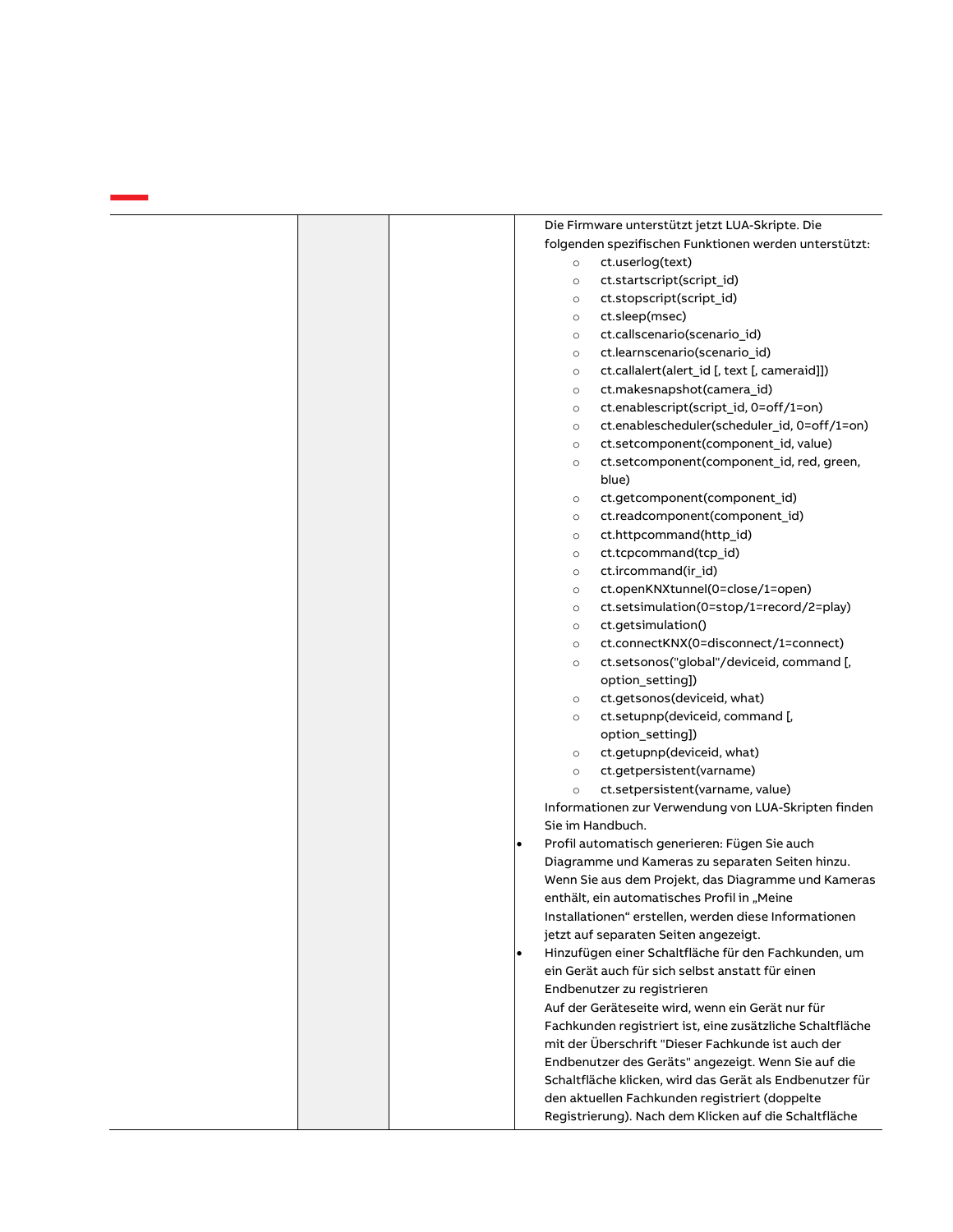| 1.2.4 | 05/2019 | wird eine Warnmeldung angezeigt, dass dies nur für<br>Demo- oder Testgeräte empfohlen wird.<br>Fügen Sie der Online-Umgebung zusätzliche Symbole<br>$\bullet$<br>hinzu<br>Das Standard-Symbolset, das in "Meine Installationen"<br>verwendet werden kann, wurde um 160 neue Icons<br>erweitert.<br>Gruppenadressen können per Drag&Drop in die Objekte<br>übertragen werden.<br>Bug: Eine Kamera, die ein einzelnes Bild anstelle eines<br>Streams liefert, funktionierte nicht immer.<br>Kameras, die ein einzelnes Bild anstelle eines Streams<br>liefern, werden jetzt in der App korrekt angezeigt.<br>Auf dem Begrüßungsbildschirm eines iPad wurde mit der<br>٠<br>Schaltfläche DEMO die Demo 2 anstelle von Demo 1<br>geöffnet.<br>Die Schaltfläche DEMO öffnet nun Demo 1 anstelle von<br>Demo 2.<br>LED Status für Firmware-Update<br>٠<br>Beim Aktualisieren der Firmware ändern sich die LEDs<br>jetzt schnell:<br>ROT / GRÜN => GRÜN / ROT => ROT / GRÜN => GRÜN /<br>ROT usw.<br>Irland kann zu Standorten hinzugefügt werden.<br>$\bullet$<br>Für die Standorte in Irland stehen ab sofort die Städte<br>Dublin, Cork und Limerick zur Verfügung.<br>Benutzung des Konfigurationsassistenten für Erstellung<br>٠<br>neue Registrierung und neues Projekt<br>Fachkunden, die zur "Meine Installationen"-Umgebung<br>wechseln, sehen jetzt immer den<br>Konfigurationsassistenten. Dieser Assistent führt den<br>Benutzer durch die folgenden Schritte:<br>Neues Projekt erstellen (Gerät registrieren, Projekt<br>1)<br>erstellen und bearbeiten, Profil erstellen und<br>bearbeiten, Gerät einrichten)<br>Projekt bearbeiten (Projekt bearbeiten, Profil<br>2)<br>erstellen und bearbeiten)<br>Profil erstellen (Profil erstellen und bearbeiten)<br>3).<br>Über "Gehe in erweiterten Modus" wird die ursprüngliche<br>umfangreiche Benutzeroberfläche verfügbar.<br>Viele zusätzliche Sicherheitseinstellungen im<br>$\bullet$<br>Hintergrund.<br>Stammzertifikatsatz für Zertifizierungsstellen<br>$\bullet$ |
|-------|---------|------------------------------------------------------------------------------------------------------------------------------------------------------------------------------------------------------------------------------------------------------------------------------------------------------------------------------------------------------------------------------------------------------------------------------------------------------------------------------------------------------------------------------------------------------------------------------------------------------------------------------------------------------------------------------------------------------------------------------------------------------------------------------------------------------------------------------------------------------------------------------------------------------------------------------------------------------------------------------------------------------------------------------------------------------------------------------------------------------------------------------------------------------------------------------------------------------------------------------------------------------------------------------------------------------------------------------------------------------------------------------------------------------------------------------------------------------------------------------------------------------------------------------------------------------------------------------------------------------------------------------------------------------------------------------------------------------------------------------------------------------------------------------------------------------------------------------------------------------------------------------------------------------------------------------------------------------------------------------------------------------------------------------|
|       |         | aktualisieren, der für die Verbindungsverschlüsselung<br>verwendet wird.                                                                                                                                                                                                                                                                                                                                                                                                                                                                                                                                                                                                                                                                                                                                                                                                                                                                                                                                                                                                                                                                                                                                                                                                                                                                                                                                                                                                                                                                                                                                                                                                                                                                                                                                                                                                                                                                                                                                                     |
| 1.2.3 | 01/2018 | Bugfixes und Sicherheitsupdate<br>$\bullet$                                                                                                                                                                                                                                                                                                                                                                                                                                                                                                                                                                                                                                                                                                                                                                                                                                                                                                                                                                                                                                                                                                                                                                                                                                                                                                                                                                                                                                                                                                                                                                                                                                                                                                                                                                                                                                                                                                                                                                                  |
| 1.2.2 | 11/2017 | Bugfixes und Sicherheitsupdate<br>$\bullet$                                                                                                                                                                                                                                                                                                                                                                                                                                                                                                                                                                                                                                                                                                                                                                                                                                                                                                                                                                                                                                                                                                                                                                                                                                                                                                                                                                                                                                                                                                                                                                                                                                                                                                                                                                                                                                                                                                                                                                                  |
| 1.2.0 | 08/2017 | Remote-Zugriff über my.ABB-Livingspace.com: Sie<br>$\bullet$<br>können nun auch die Gebäudesteuerung von außerhalb                                                                                                                                                                                                                                                                                                                                                                                                                                                                                                                                                                                                                                                                                                                                                                                                                                                                                                                                                                                                                                                                                                                                                                                                                                                                                                                                                                                                                                                                                                                                                                                                                                                                                                                                                                                                                                                                                                           |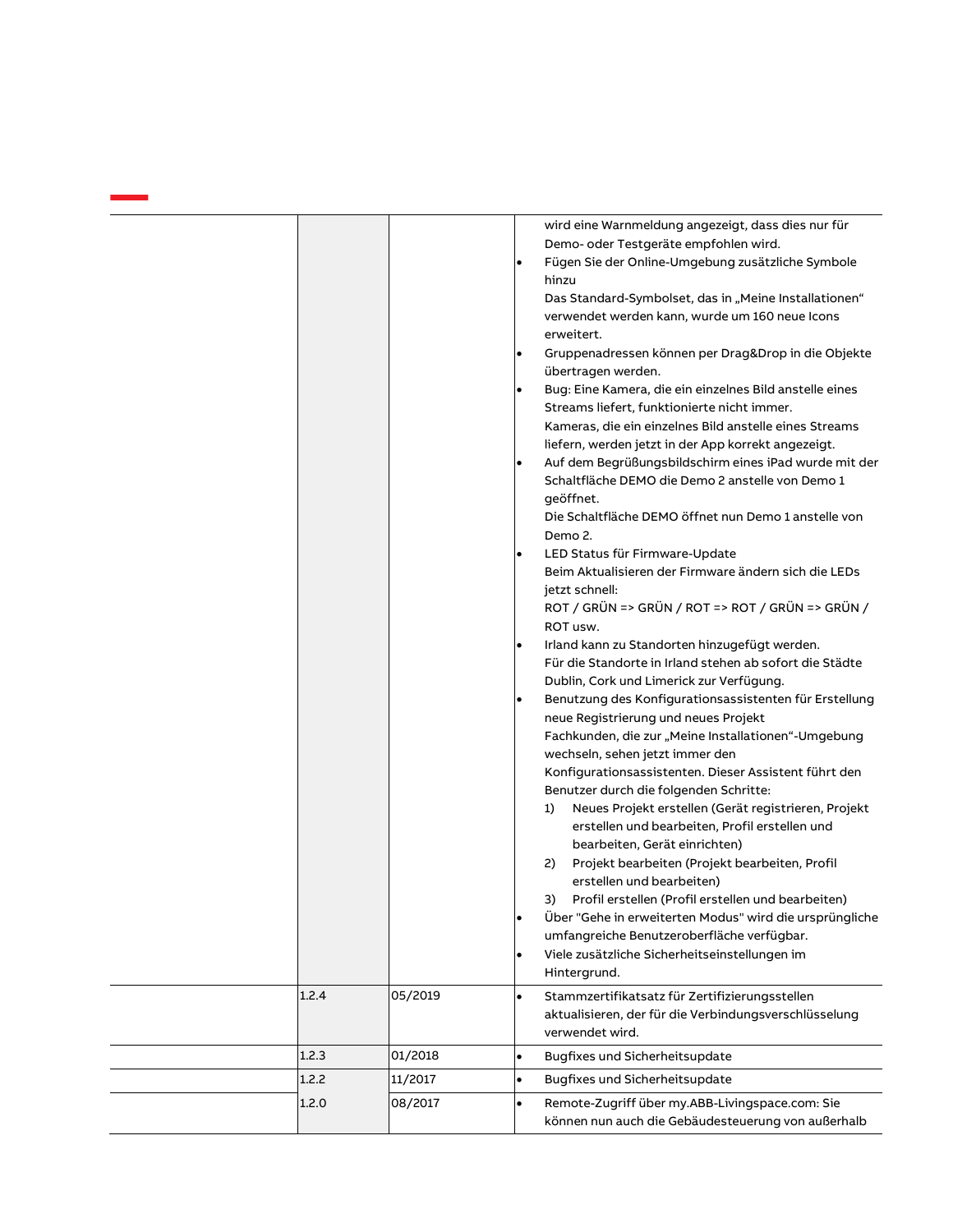des Netzwerkes ohne Portforwarding oder VPN zu

bedienen. • KNX-Lerntelegramm annehmen: Szenen können durch Senden eines KNX-Lerntelegramms an den KNX-Bus für die entsprechende Gruppenadresse und den Wert nun auch den aktuellen Werten ihrer entsprechenden Komponenten angepasst werden. Erweiterter Support für Sonos (Wiedergabelisten, etc.): Die uPnP Kommandofunktion wurde um weitere Optionen ergänzt: o Wiedergabebefehle: Alle wiederholen, Einen wiederholen, Shuffle, Normal abspielen. o Wiedergabebefehle: Warteschleife löschen, Gehe zu Wiedergabeliste Nr., Wiedergabeliste Nr. Gehe zu Wiedergabeliste Name, Wiedergabeliste Name abspielen. o Favorisierte Befehle: Gehe zu Favorit Nr., Favorit Nr. abspielen, Gehe zu Favorit Name, Favorit Name abspielen. • Verbesserungen des Skripts – Funktionen zum ausgeben von Zahlen als Text: Skripte können nun verschiedene Textfunktionen ausführen. • Anwesenheitssimulation – Selbstlernfunktion: Der Nutzer kann der Anwesenheitssimulation Komponenten (Gruppenadressen) hinzufügen, die aufgenommen und später wiedergegeben werden sollen. • HTTPS-Zugang für lokale Einstellungen: Unabhängig von HTTP Basic (Port 80 und 8000) ist nun auch HTTPS verfügbar. • Userlogs für Szenen und Zeitschaltuhren nutzen: Userlogs (Protokolle) können nun für Szenen und Zeitschaltuhren verwendet werden. • Wenn die Zeit nichit korrekt eingestellt wurde, wird auf der Statusseite der Firmware ein "Sync-Button" angezeigt, mit dem die Uhrzeit mit der des Browsers synchronisiert werden kann: Geräte, die die Uhrzeit nicht über den Zeitserver synchronisieren können, können nun manuell über die Browserzeit synchronisiert werden. • Das Userlog ermöglicht nun die auomatische Aktualisierung: Das Userlog-Fenster (Protokoll) aktualisiert sich nun automatisch alle paar Sekunden. • Dem Nutzer ermöglichen, Installateure abzumelden und die Registrierung von Installateuren anzunehmen: Innerhalb von myEnvironment kann der Endnutzer erzwingen, dass der Account des Installateurs auf einem Gerät abgemeldet wird (solange, wie der Endnutzer und der Installateur nicht dieselbe Person sind). • Backup erzeugen und Option für Endnutzer sichern (Projekt/Profil): Durch Klick auf das Cloud-Symbol können Profile und Projekte nun gesichert werden.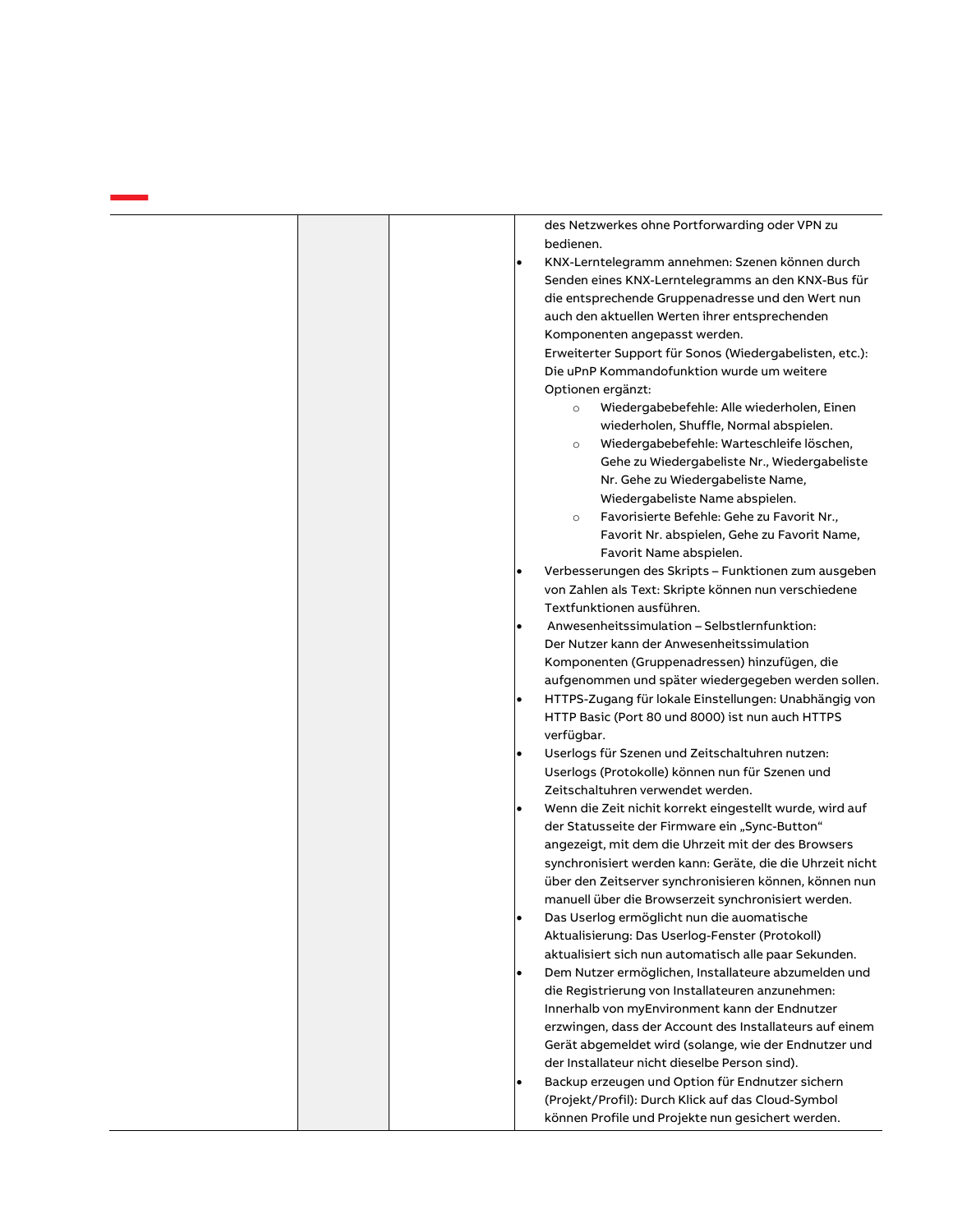|  | $\bullet$ | Automatische Generierung von Profilen basierend auf<br>der KNX-Gebäudestruktur: Ein Profil kann automatisch<br>anhand der Gebäudestruktur angelegt werden. Dies |
|--|-----------|-----------------------------------------------------------------------------------------------------------------------------------------------------------------|
|  |           | betrifft auch Seiten und Steuerungen.                                                                                                                           |
|  | ٠         | Deaktivierte lokale Nutzer sollen nicht in den App-                                                                                                             |
|  |           | Einstellungen angezeigt werden: Wenn ein lokaler Nutzer                                                                                                         |
|  |           | deaktiviert wird, wird dies nicht im Dropdown-Menü                                                                                                              |
|  |           | innerhalb der App-Einstellungen angezeigt.                                                                                                                      |
|  | $\bullet$ | Copy- und Paste-Steuerung: Ein Nutzer kann entweder                                                                                                             |
|  |           | auf das Kopiersymbol, eine ganze Seite oder ein                                                                                                                 |
|  |           | beliebiges Element eines Seitenprofils klicken.                                                                                                                 |
|  | ٠         | Import-/Exportfunktionen für Projekte: Projekte können                                                                                                          |
|  |           | nun in eine Datei exportiert und heruntergeladen                                                                                                                |
|  |           | werden. Der Nutzer kann außerdem die Datei durch                                                                                                                |
|  |           | Nutzen der Funktion "Projekt aus Datei importieren" in                                                                                                          |
|  |           | das Menü laden.                                                                                                                                                 |
|  | $\bullet$ | Option zum Schützen von Profilen vor Änderungen durch                                                                                                           |
|  |           | den Endnutzer hinzufügen:                                                                                                                                       |
|  |           | Ein Installateur kann ein Profil nun vor Änderungen                                                                                                             |
|  |           | schützen.                                                                                                                                                       |
|  | $\bullet$ | Einfache Archivierungsoption zum Verstecken                                                                                                                     |
|  |           | abgeschlossener Geräte/Projekte/Profile: Der Nutzer                                                                                                             |
|  |           | kann nun Geräte, Projekte und Profile archivieren, indem                                                                                                        |
|  |           | er auf die Archivierungsschaltfläche klickt. Dadurch wird                                                                                                       |
|  |           | das Gerät, Projekt oder Profil in einen neuen Menüpunkt                                                                                                         |
|  |           | im unteren Bereich des Menüs verschoben.                                                                                                                        |
|  | ٠         | Import-/Exportfunktion für Profile: Profile können nun in                                                                                                       |
|  |           | eine Datei exportiert oder heruntergeladen werden.                                                                                                              |
|  | $\bullet$ | Funktionalität der Schaltflächenleiste erweitern:                                                                                                               |
|  |           | Wert senden (bereits verfügbar) o Jalousie<br>$\circ$                                                                                                           |
|  |           | (Rauf/Runter + Status) o Schalter (Ein/Aus +<br>Status)                                                                                                         |
|  |           | Rufszenario (kein Status)<br>$\circ$                                                                                                                            |
|  |           | Befehl senden (uPnP, kein Status)<br>$\circ$                                                                                                                    |
|  |           | Gehe zu Seite (kein Status)<br>$\circ$                                                                                                                          |
|  |           | Gehe zu Menü (kein Status)<br>$\circ$                                                                                                                           |
|  |           | Gehe zu Benutzerkonto (kein Status)<br>$\circ$                                                                                                                  |
|  | ٠         | UND/ODER-Implementierung für Auslöser: Innerhalb von                                                                                                            |
|  |           | myEnvironment können nun verschiedene Auslöser und                                                                                                              |
|  |           | Bedingungen verwendet werden.                                                                                                                                   |
|  | ٠         | Simulationsdaten sind nicht in der Exportdatei (.xec-                                                                                                           |
|  |           | Datei) enthalten: Die Simulationsdaten und                                                                                                                      |
|  |           | Einstellungen sind nun in der .xec-Exportdatei enthalten.                                                                                                       |
|  | ٠         | Host-IP (extern) Erleichterte Adresseingabe:                                                                                                                    |
|  |           | Die folgenden Einträge sind nun erlaubt:                                                                                                                        |
|  |           | Vollständiger DDNS-Name (inkl. Suffix)<br>$\circ$                                                                                                               |
|  |           | Kern DDNS-Name (erster Teil bis zur<br>$\circ$                                                                                                                  |
|  |           | Kommastelle)                                                                                                                                                    |
|  |           | Seriennummer (nur numerisch)<br>$\circ$                                                                                                                         |
|  |           | Bugfix: Deaktivierte lokale Nutzer werden nicht mehr in                                                                                                         |
|  |           | den App-Einstellungen angezeigt                                                                                                                                 |

a sa salawan na kara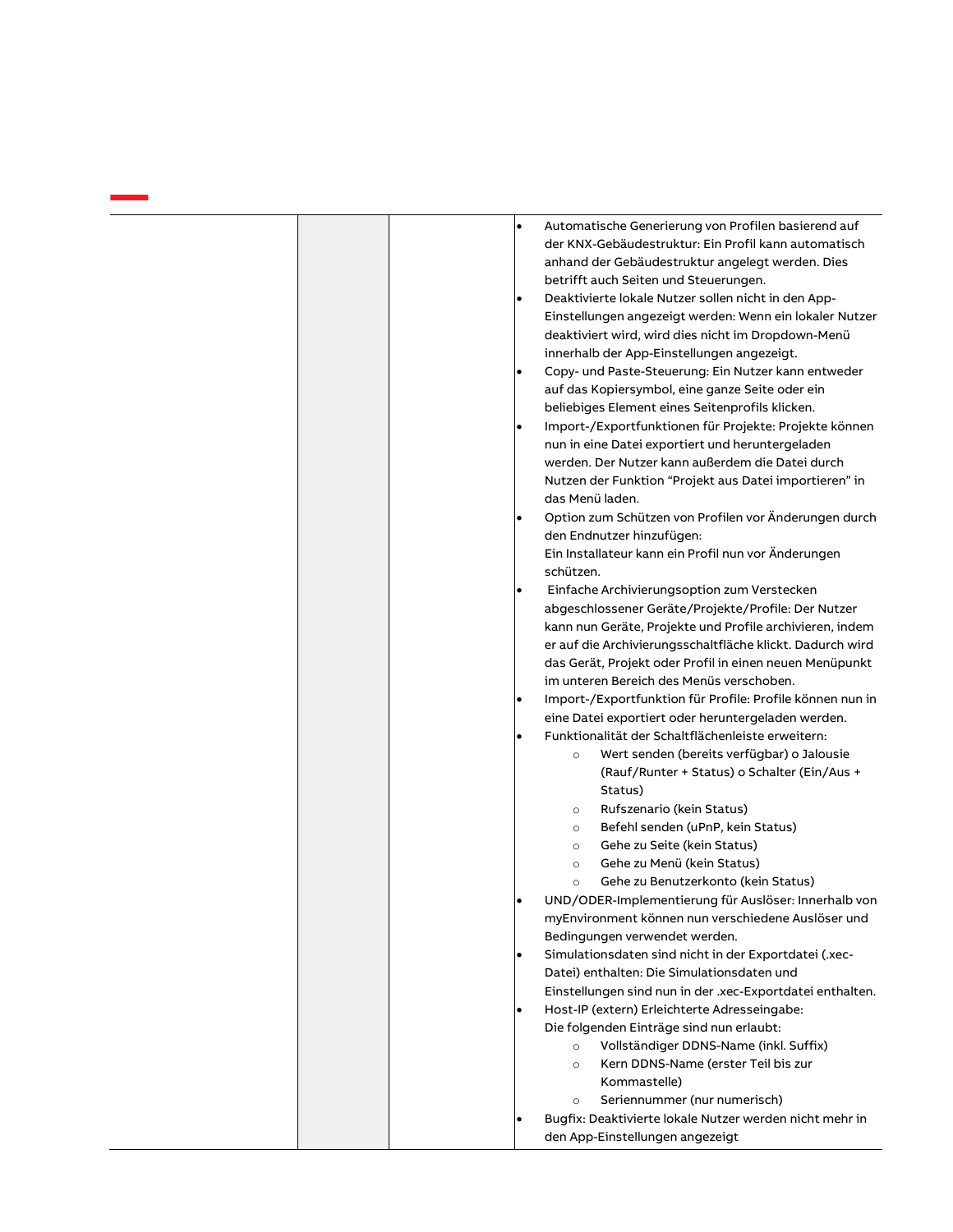|  |  | Bugfix: Grafiken für die zweite Achse, wenn angezeigt:<br>Aktualisierung der Achsenfarbe zur besseren |
|--|--|-------------------------------------------------------------------------------------------------------|
|  |  | Unterscheidung der Linien                                                                             |
|  |  | Bugfix: Gerät erhält nach dem Start eine DHCP-Adresse                                                 |
|  |  | Bugfix: Benutzeroberfläche für Philips Hue wurde                                                      |
|  |  | geändert                                                                                              |
|  |  | Bugfix: Blaue Leiste für "Userlog-Fenster öffnen" fehlt                                               |
|  |  | Bugfix: Entfernte Szenen können noch immer über die                                                   |
|  |  | Visualisierung aufgerufen werden, bis die Konfiguration<br>neu geladen wird                           |
|  |  |                                                                                                       |
|  |  | Bugfix: Schaltzustand des Dimmers wurde nicht direkt                                                  |
|  |  | aktualisiert, sonder nur der Status                                                                   |
|  |  | Bugfix: Einige kleinere Fehler                                                                        |
|  |  |                                                                                                       |

**Ein Firmware-Update kann nur durch Anmelden am Webbrowser des Geräts durchgeführt werden.**

|  |  |  | IOS APP + ANDROID APP |  |
|--|--|--|-----------------------|--|
|--|--|--|-----------------------|--|

| Produkttyp                  | <b>Version</b> | Erscheinungsdatum | <b>Updates und Release Notes</b>                             |
|-----------------------------|----------------|-------------------|--------------------------------------------------------------|
| ControlTouch iOS            | 1.3.3          | 05/2020           | Bugfix und Sicherheitsupdate<br>$\bullet$                    |
|                             | 1.3.2          | 04/2020           | Bugfix und Sicherheitsupdate<br>$\bullet$                    |
|                             | 1.3.0          | 10/2019           | Eine Auswahl der neuen Funktionen:<br>$\bullet$              |
|                             |                |                   | Raumbildbasierte Visualisierung<br>$\circ$                   |
|                             |                |                   | Implementierung eines<br>$\circ$                             |
|                             |                |                   | Raumtemperaturreglers                                        |
|                             |                |                   | Sonos-Steuerelement<br>$\circ$                               |
|                             |                |                   | Wochen- und Tagesschaltuhr<br>$\circ$                        |
|                             |                |                   | Komponentensuchoption für Schaltuhr,<br>$\circ$              |
|                             |                |                   | Szenarien und Simulation                                     |
|                             |                |                   | Fehlerbehebung<br>$\bullet$                                  |
|                             | 1.2.4          | 09/2019           | Kompatibel mit iOS 13<br>$\bullet$                           |
|                             | 1.2.3          | 04/2018           | Bugfix und Sicherheitsupdate<br>$\bullet$                    |
|                             | 1.2.2          | 08/2017           | Fehler beheben<br>$\bullet$                                  |
|                             | 1.2.1          | 08/2017           | Bugfix und Sicherheitsupdate<br>$\bullet$                    |
|                             | 1.2            | 07/2017           | Fernsteuerung über My.Busch-Jaeger.de / My.ABB-<br>$\bullet$ |
|                             |                |                   | Livingspace.com Cloud                                        |
|                             |                |                   | Widgets<br>$\bullet$                                         |
|                             |                |                   | Neue Startseite mit QR Scanner<br>$\bullet$                  |
|                             |                |                   | Apple Watch-Komplikationen<br>$\bullet$                      |
|                             |                |                   | Und vieles mehr<br>$\bullet$                                 |
|                             | 1.1            | 10/2016           | Kompatibel mit iOS 10<br>$\bullet$                           |
|                             |                |                   | Apple Watch App<br>$\bullet$                                 |
| <b>ControlTouch Android</b> | 1.3.2          | 04/2020           | Bugfix und Sicherheitsupdate<br>$\bullet$                    |
|                             | 1.3.1          | 03/2020           | Bugfix und Sicherheitsupdate<br>$\bullet$                    |
|                             | 1.3.0          | 10/2019           | Eine Auswahl der neuen Funktionen:<br>$\bullet$              |
|                             |                |                   | Raumbildbasierte Visualisierung<br>$\circ$                   |
|                             |                |                   | Implementierung eines Raumtemperaturreglers<br>$\circ$       |
|                             |                |                   | Sonos-Steuerelement<br>$\Omega$                              |
|                             |                |                   | Wochen- und Tagesschaltuhr<br>$\circ$                        |